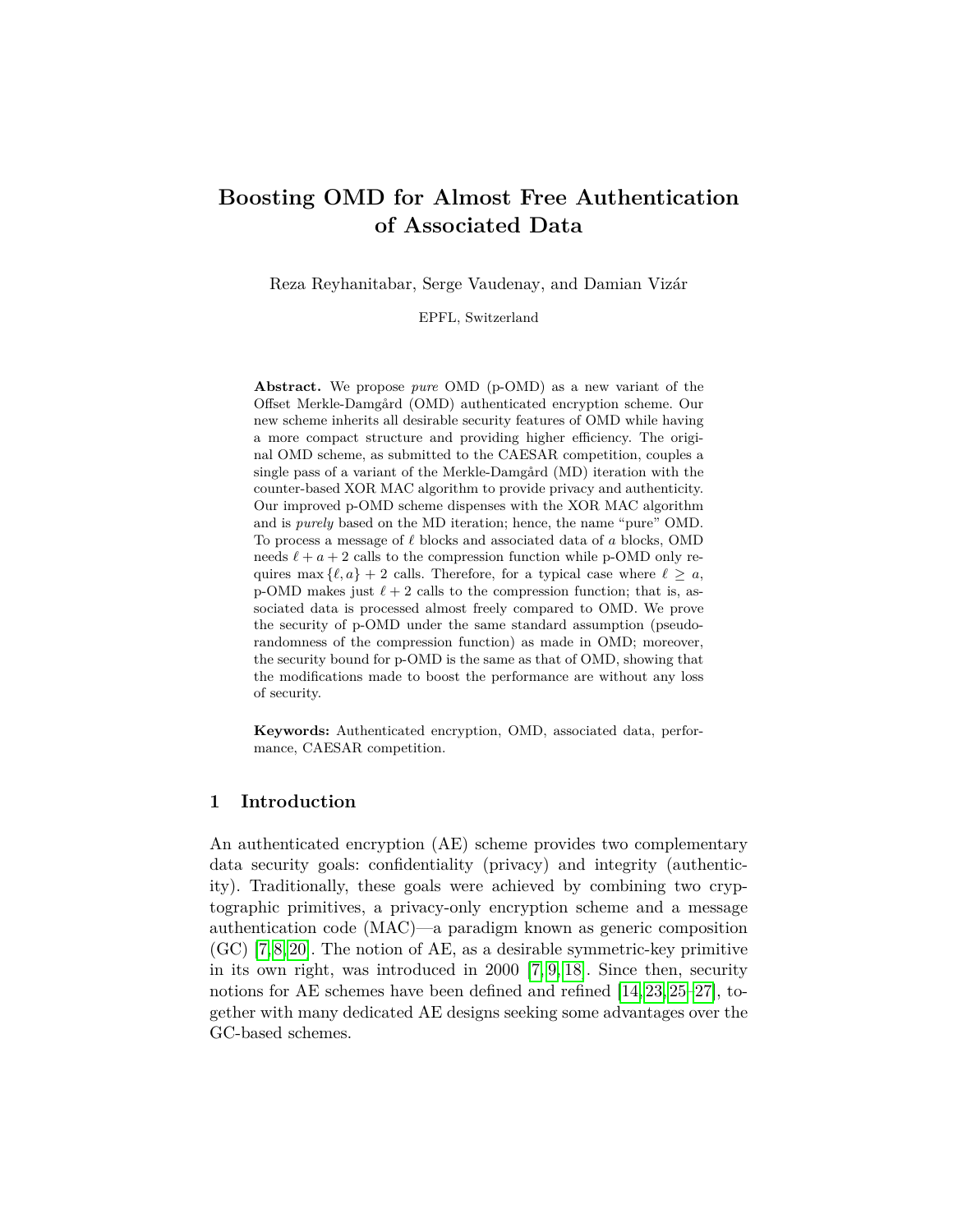AE schemes have been studied for over a decade, yet the topic remains a highly active and interesting area of research as evidenced by the currently running CAESAR competition [\[10\]](#page-18-4). OMD [\[12,](#page-18-5) [13\]](#page-18-6) is one of 57 first-round CAESAR submissions, among which, at the time of writing this paper, 8 submissions are withdrawn due to major security flaws.

Among the features that OMD possesses, the following two are notably interesting and distinctive: OMD is the only CAESAR submission that is designed (as a mode of operation) based on a compression function [\[3\]](#page-18-7), and it provides (provably) high security levels (about twice that of the AES-based submissions) when implemented with an off-the-shelf compression function such as those of the standard SHA family [\[2\]](#page-18-8).

Instantiations of OMD using the compression functions of SHA-256 and SHA-512, called OMD-sha256 and OMD-sha512 respectively, can freely benefit from the widely-deployed optimized implementations of these primitives, e.g. [\[15,](#page-19-5) [16\]](#page-19-6); in particular, OMD-sha256 can take advantage of the new Intel SHA Extensions [\[17\]](#page-19-7).

Motivated by the aforementioned appealing features of OMD, we further investigate the possibility of making algorithmic improvements to the original OMD scheme towards boosting its efficiency, while preserving its security properties. We show that there is a natural way (inspired from the work of [\[28\]](#page-19-8)) to modify OMD to make it more compact and efficient with respect to processing associated data (AD). Our new variant of OMD—called *pure* OMD (p-OMD)—has the following features:

- **– It inherits all desirable security features of OMD**. We prove the security of p-OMD under the same standard assumption (namely, pseudo-randomness of the compression function) as made in OMD. Furthermore, the proven security bounds for p-OMD are the same as those of OMD. This shows that the modifications we made to OMD, to obtain the performance-boosted variant p-OMD, are without sacrificing any security.
- **– It has a more compact structure and processing AD is almost free**. The original OMD scheme couples a single pass of the MD iteration—in which the chaining values are xored with specially crafted offsets—with the counter-based XOR MAC algorithm [\[6\]](#page-18-9) to process a message and its associated data. The p-OMD scheme dispenses with the XOR MAC algorithm and is solely based on the (masked) MD iteration. This is achieved by absorbing the associated data blocks during the core MD path rather than processing them separately by an additional XOR MAC algorithm. To encrypt a message of  $\ell$  blocks having associated data of a blocks, OMD needs  $\ell+a+2$  calls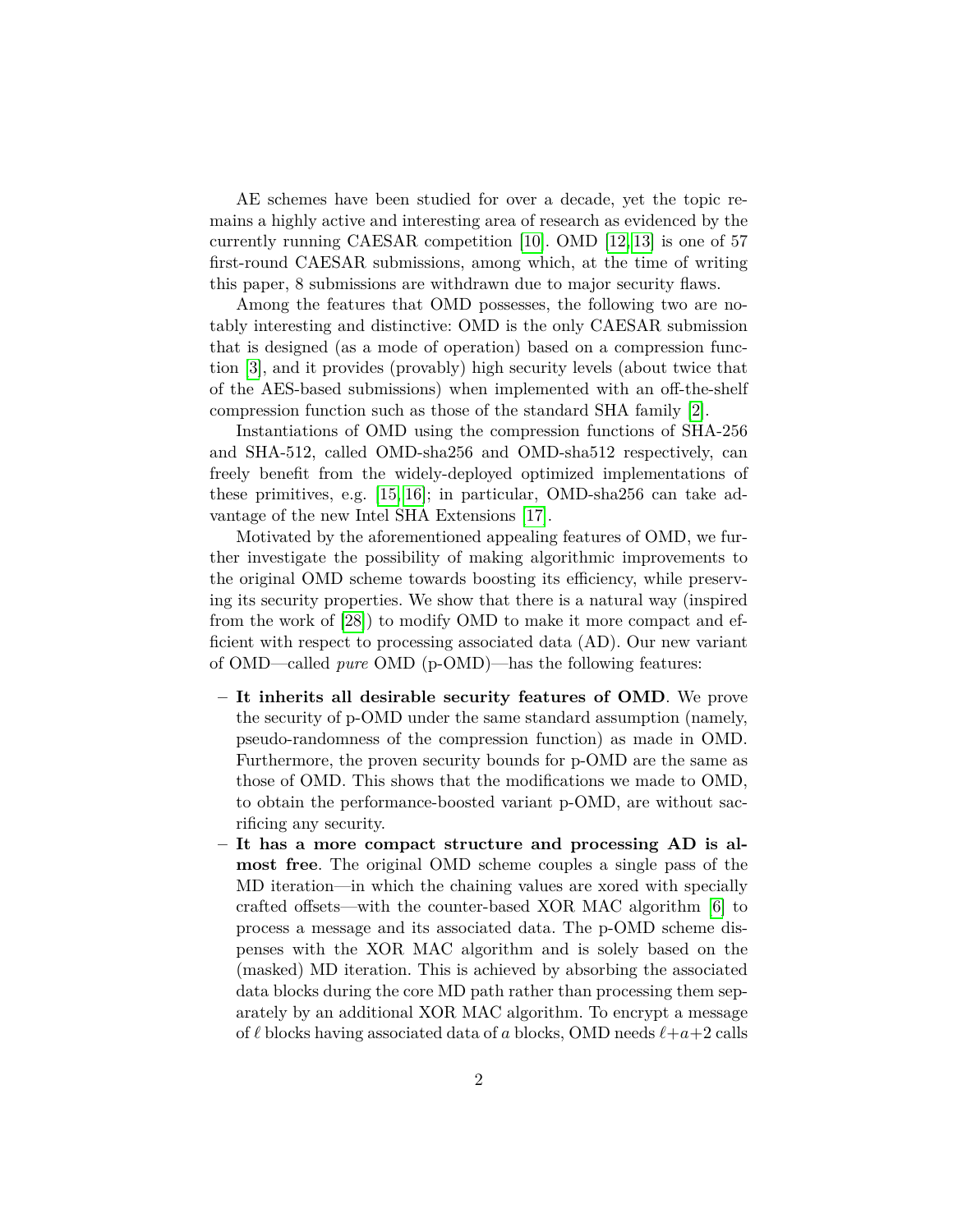to the compression function while p-OMD only requires max  $\{\ell, a\}+2$ calls. That is, for a typical case where  $\ell \ge a$ , p-OMD makes just  $\ell + 2$ calls independently of the length of AD.

We note that neither OMD nor p-OMD satisfy the nonce-reuse misuseresistance notions defined in [\[14,](#page-18-3) [27\]](#page-19-4). Misuse-resistant variants of OMD are recently proposed in [\[21\]](#page-19-9), but in these variants the encryption process is not online and they are less efficient than OMD.

A CORRECTION. In the *preproceedings* version of this paper, we claimed a partial level of robustness to nonce misuse with respect to the authenticity property. Tomer Ashur and Bart Mennink pointed out [\[4\]](#page-18-10) that this claim was incorrect; hence, we have removed the claim. This is the revised and corrected version.

Organization of the paper. Notations and prelimiary concepts are presented in Section [2.](#page-2-0) Definitions of security notions for AE schemes are reviewed in Section [3.](#page-4-0) Section [4](#page-6-0) provides the specification of the p-OMD mode of operation. In Section [5,](#page-13-0) we provide the security analysis of p-OMD. Section [6](#page-16-0) provides an experimental performance comparison between p-OMD and OMD.

#### <span id="page-2-0"></span>**2 Preliminaries**

NOTATIONS. Let  $x \stackrel{\$}{\leftarrow} S$  denote choosing an element x from a finite set S uniformly at random.  $X \leftarrow Y$  is used for denoting the assignment statement where the value of  $Y$  is assigned to  $X$ . All strings are binary strings. The empty string is denoted by  $\varepsilon$ . The set of all strings of length n bits (for some positive integer n) is denoted as  $\{0,1\}^n$ , the set of all strings whose lengths are upper-bounded by L is denoted by  $\{0,1\}^{\leq L}$  and the set of all strings of finite length is denoted by  $\{0,1\}^*$ . The notations  $X||Y$ and  $XY$  both stand for the string obtained by concatenating a string Y to a string X. For an m-bit string  $X = X[m-1] \cdots X[0]$  we denote the first (leftmost) bit by firstbit $(X) = X[m - 1]$  and the last (rightmost) bit by lastbit $(X) = X[0]$ . Let  $X[i \cdots j] = X[i] \cdots X[j]$  denote a substring of X, for  $m - 1 \ge i \ge j \ge 0$ ; by convention we let  $X[i \cdots j] = \varepsilon$  if  $i < 0$  and  $X[i \cdots j] = X[i \cdots 0]$  if  $j < 0$ .

For a non-negative integer *i* let  $\langle i \rangle_m$  denote the binary representation of *i* by an *m*-bit string. For a bit string  $X = X[m - 1] \cdots X[0]$ , let str2num(X) =  $\sum_{i=0}^{m-1} X[i]2^i$  denote the non-negative integer represented by X. Let  $\texttt{ntz}(i)$  denote the number of trailing zeros (i.e. the number of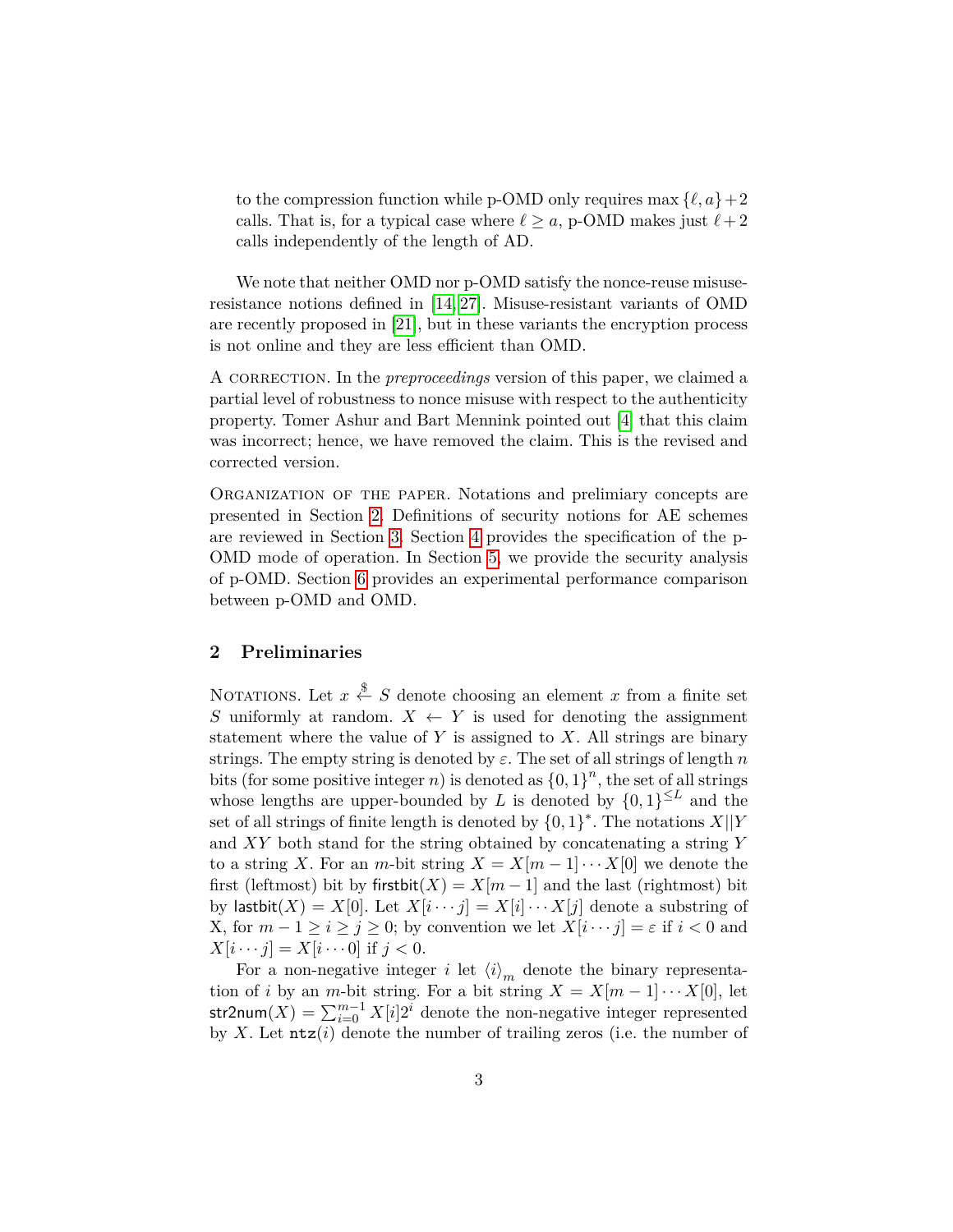rightmost bits that are zero) in the binary representation of a positive integer *i*. Let  $1^n0^m$  denote concatenation of *n* ones by *m* zeros.

We let first bits  $X_i(X) = X[m - 1 \cdots m - i]$  denote the *i* leftmost bits and last bits<sub>i</sub> $(X) = X[i - 1 \cdots 0]$  denote the *i* rightmost bits of X. For two strings  $X = X[m-1] \cdots X[0]$  and  $Y = Y[n-1] \cdots Y[0]$  of possibly different lengths, let the notation  $X \oplus Y$  denote the bitwise xor of first bits<sub>i</sub> $(X)$ and first bits<sub>i</sub> $(Y)$  where  $i = \min \{m, n\}$ . Clearly, if X and Y have the same length then  $X \oplus Y$  matches the usual bitwise xor. For any string X, define  $X \oplus \varepsilon = \varepsilon \oplus X = \varepsilon.$ 

The special symbol ⊥ signifies both that the value of a variable or a function at some input is undefined, and an error. Let  $|Z|$  denote the number of elements of  $Z$  if  $Z$  is a set, and the length of  $Z$  in bits if  $Z$  is a string. We let  $|\varepsilon| = 0$ . For  $X \in \{0,1\}^*$  let  $X_1 || X_2 \cdots || X_m \stackrel{b}{\leftarrow} X$  denote partitioning X into blocks  $X_i$  such that  $|X_i| = b$  for  $1 \leq i \leq m-1$  and  $|X_m| \leq b$ ; let  $m = |X|_b$  denote length of X in b-bit blocks.

THE FINITE FIELD WITH  $2^n$  ELEMENTS. Let  $(GF(2^n), \oplus, .)$  denote the Galois Field with  $2^n$  elements. An element  $\alpha$  in  $GF(2^n)$  is represented as a formal polynomial  $\alpha(X) = \alpha_{n-1} X^{n-1} + \cdots + \alpha_1 X + \alpha_0$  with binary coefficients. We can assign an element  $\alpha_i \in GF(2^n)$  to an integer  $i \in$  $\{0, \ldots, 2<sup>n</sup> - 1\}$  in a natural way, similar applies for  $\alpha_s$  and a string  $s \in$  $\{0,1\}^n$ . We sometimes refer to the elements of  $GF(2^n)$  directly by strings or integers, if the context does not allow ambiguity. The addition " $\oplus$ " and multiplication "." of two field elements in  $GF(2<sup>n</sup>)$  are defined as usual [\[13\]](#page-18-6). For  $GF(2^{256})$  we use  $P_{256}(X) = X^{256} + X^{10} + X^5 + X^2 + 1$ , and for  $GF(2^{512})$  we use  $P_{512}(X) = X^{512} + X^8 + X^5 + X^2 + 1$  as the irreducible polynomials used in the field multiplications.

ADVANTAGE FUNCTION. The insecurity of a scheme  $\Pi$  in regard to a security property xxx is measured using the resource parametrized function  $\mathbf{Adv}_{\Pi}^{\mathsf{xxx}}(\mathbf{r}) = max_{\mathbf{A}} \{ \mathbf{Adv}_{\Pi}^{\mathsf{xxx}}(\mathbf{A}) \},$  where the maximum is taken over all adversaries  $\boldsymbol{A}$  which use resources bounded by **r**.

Pseudorandom Functions (PRFs) and Tweakable PRFs. Let Func $(m, n) = \{f: \{0, 1\}^m \to \{0, 1\}^n\}$  be the set of all functions from  $m$ -bit strings to  $n$ -bit strings. A random function (RF)  $R$  with  $m$ -bit input and  $n$ -bit output is a function selected uniformly at random from Func $(m, n)$ . We denote this by  $R \stackrel{\$}{\leftarrow} \text{Func}(m, n)$ .

Let  $\text{Func}^{\mathcal{T}}(m,n)$  be the set of all functions  $\left\{\widetilde{f}:\mathcal{T}\times\{0,1\}^m\to\{0,1\}^n\right\},$ where  $\mathcal T$  is a set of tweaks. A tweakable RF with the tweak space  $\mathcal T$ ,  $m$ -bit input and  $n$ -bit output is a map  $\widetilde{R}: \mathcal{T} \times \{0,1\}^m \to \{0,1\}^n$  selected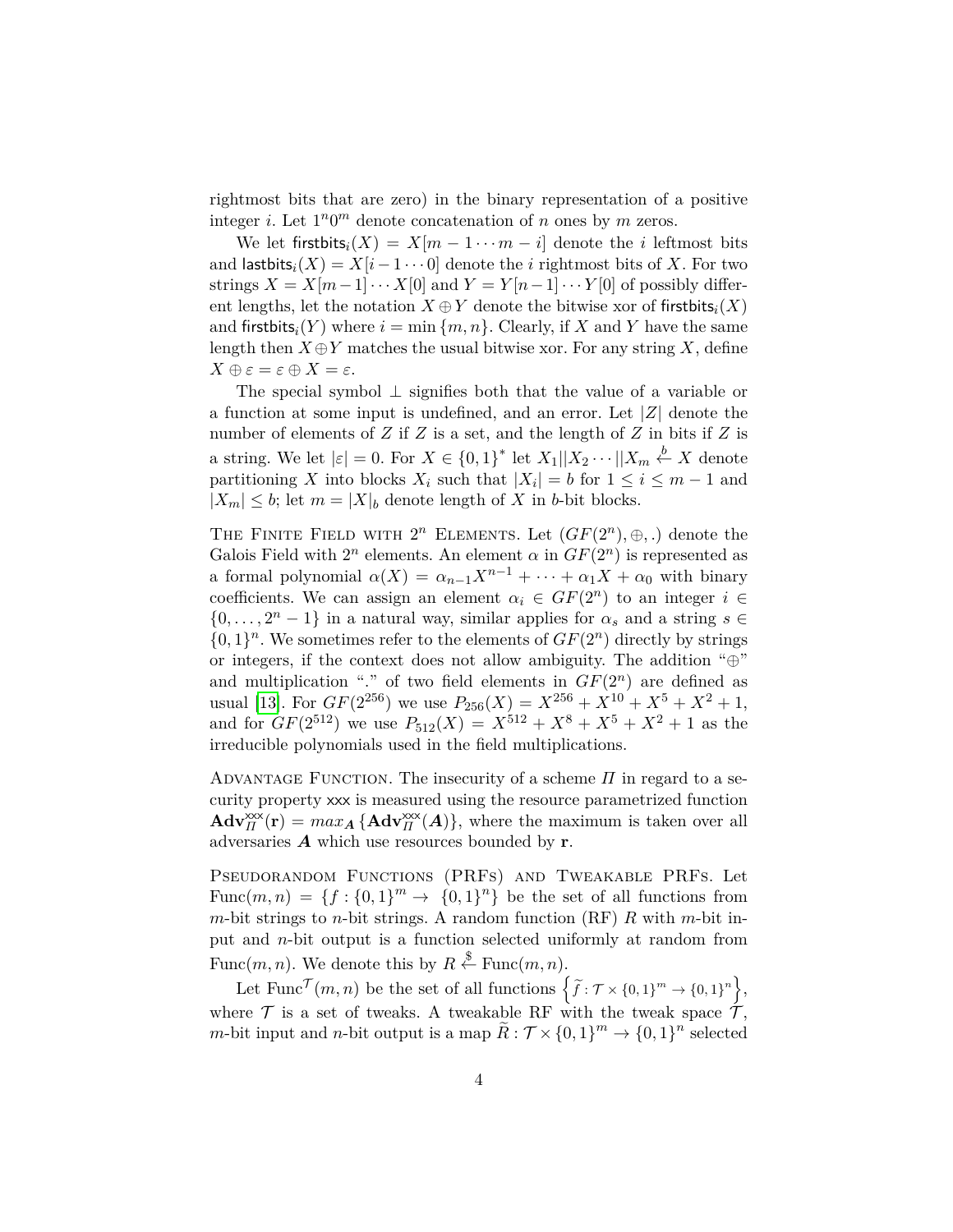uniformly at random from Func<sup> $\mathcal{T}(m, n)$ ; i.e.  $\tilde{R} \stackrel{\$}{\leftarrow} \text{Func}^{\mathcal{T}}(m, n)$ . Clearly,</sup> if  $\mathcal{T} = \{0, 1\}^t$  then  $|\text{Func}^{\mathcal{T}}(m, n)| = |\text{Func}(m+t, n)|$ , and hence,  $\widetilde{R}$  can be instantiated using a random function R with  $(m + t)$ -bit input and n-bit output. We use  $\widetilde{R}^{\langle T \rangle}(.)$  and  $\widetilde{R}(T,.)$  interchangeably, for every  $T \in \mathcal{T}$ . Notice that each tweak  $T$  names a random function  $\widetilde{R}^{\langle T \rangle}: \{0,1\}^m \to \{0,1\}^n$ and distinct tweaks name distinct (independent) random functions.

Let  $F: \mathcal{K} \times \{0,1\}^m \to \{0,1\}^n$  be a keyed function and let  $\widetilde{F}: \mathcal{K} \times \mathcal{T} \times$  $\{0,1\}^m \to \{0,1\}^n$  be a keyed and tweakable function, where the key space K is some nonempty set. Let  $F_K(.) = F(K,.)$  and  $\widetilde{F}_K^{(T)}(.) = \widetilde{F}(K, T, .).$ Let  $A$  be an adversary. Then:

$$
\mathbf{Adv}_{F}^{\text{prf}}(\mathbf{A}) = \Pr\left[K \stackrel{\$}{\leftarrow} \mathcal{K} : \mathbf{A}^{F_{K}(\cdot)} \Rightarrow 1\right] - \Pr\left[R \stackrel{\$}{\leftarrow} \text{Func}(m, n) : \mathbf{A}^{R(\cdot)} \Rightarrow 1\right]
$$
\n
$$
\mathbf{Adv}_{\widetilde{F}}^{\text{prf}}(\mathbf{A}) = \Pr\left[K \stackrel{\$}{\leftarrow} \mathcal{K} : \mathbf{A}^{\widetilde{F}_{K}^{(\cdot)}(\cdot)} \Rightarrow 1\right] - \Pr\left[\widetilde{R} \stackrel{\$}{\leftarrow} \text{Func}^{\mathcal{T}}(m, n) : \mathbf{A}^{\widetilde{R}(\cdot)}(\cdot) \Rightarrow 1\right]
$$

The resource parametrized advantage functions are defined accordingly, considering that the adversarial resources of interest here are the time complexity  $(t)$  of the adversary and the total number of queries  $(q)$  asked by the adversary (note that we just consider fixed-input-length functions, so the lengths of queries are fixed and known). We say that F is  $(t, q; \epsilon)$ -PRF if  $\mathbf{Adv}_{F}^{\text{prf}}(t, q) \leq \epsilon$ . We say that  $\widetilde{F}$  is  $(t, q; \epsilon)$ -tweakable  $\mathrm{PRF}$  if  $\mathbf{Adv}_{\widetilde{\mathcal{F}}}^{\mathrm{prf}}$  $\overline{F}$  $(t,q) \leq \epsilon.$ 

### <span id="page-4-0"></span>**3 Security Notions for AEAD**

SYNTAX OF AN AEAD SCHEME. A nonce-based authenticated encryption with associated data, AEAD for short, is a symmetric key scheme  $\Pi = (\mathcal{K}, \mathcal{E}, \mathcal{D})$ . The key space  $\mathcal K$  is some non-empty finite set. The encryption algorithm  $\mathcal{E}: \mathcal{K} \times \mathcal{N} \times \mathcal{A} \times \mathcal{M} \rightarrow \mathcal{C} \cup \{\perp\}$  takes four arguments, a secret key  $K \in \mathcal{K}$ , a nonce  $N \in \mathcal{N}$ , an associated data (a.k.a. header data)  $A \in \mathcal{A}$  and a message  $M \in \mathcal{M}$ , and returns either a ciphertext  $\mathbb{C} \in \mathcal{C}$  or a special symbol  $\perp$  indicating an error. The decryption algorithm  $\mathcal{D}: \mathcal{K} \times \mathcal{N} \times \mathcal{A} \times \mathcal{C} \rightarrow \mathcal{M} \cup \{\perp\}$  takes four arguments  $(K, N, A, \mathbb{C})$ and either outputs a message  $M \in \mathcal{M}$  or an error indicator  $\perp$ .

For correctness of the scheme, it is required that  $\mathcal{D}(K, N, A, \mathbb{C}) = M$ for any  $\mathbb C$  such that  $\mathbb C = \mathcal E(K,N,A,M)$ . It is also assumed that if algorithms  $\mathcal E$  and  $\mathcal D$  receive parameter not belonging to their specified domain of arguments they will output  $\bot$ . We write  $\mathcal{E}_K(N, A, M) = \mathcal{E}(K, N, A, M)$ and similarly  $\mathcal{D}_K(N, A, \mathbb{C}) = \mathcal{D}(K, N, A, \mathbb{C}).$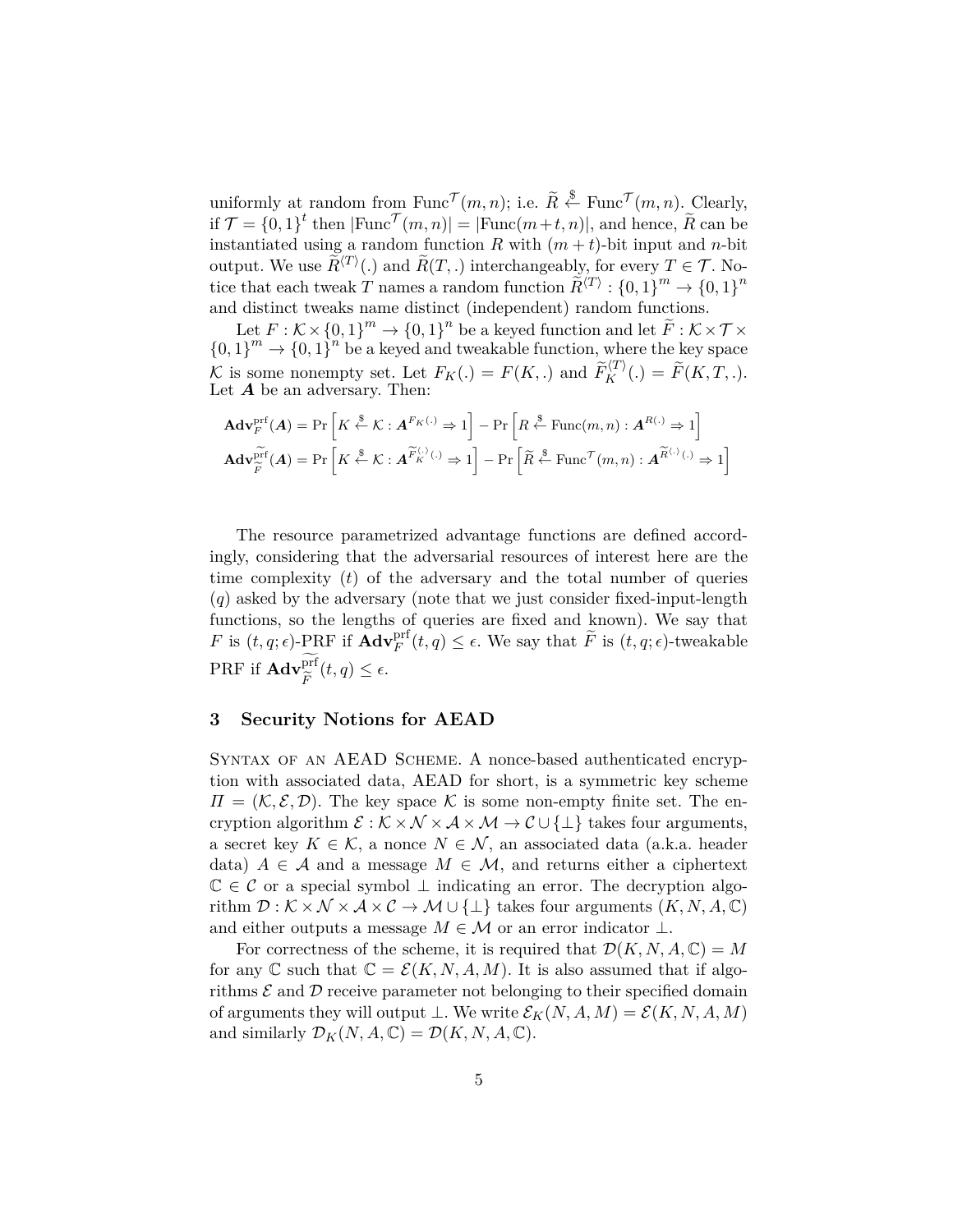We assume that the message and associated data can be any binary string of arbitrary but finite length; i.e.  $\mathcal{M} = \{0, 1\}^*$  and  $\mathcal{A} = \{0, 1\}^*$ , but the key and nonce are some fixed-length binary strings, i.e.  $\mathcal{N} = \{0, 1\}^{|N|}$ and  $\mathcal{K} = \{0,1\}^k$ , where the positive integers |N| and k are respectively the nonce length and the key length of the scheme in bits. We assume that  $|\mathcal{E}_K(N, A, M)| = |M| + \tau$  for some positive fixed constant  $\tau$ ; that is, we will have  $\mathbb{C} = C||\mathsf{Tag}$  where  $|C| = |M|$  and  $|\mathsf{Tag}| = \tau$ . We call C the core ciphertext and Tag the tag.

NONCE RESPECTING ADVERSARIES. Let  $A$  be an adversary. We say that  $\vec{A}$  is nonce-respecting if it never repeats a nonce in its *encryption* queries. That is, if **A** queries the encryption oracle  $\mathcal{E}_K(\cdot, \cdot, \cdot)$  on  $(N_1, A_1, M_1) \cdots (N_q, A_q, M_q)$  then  $N_1, \cdots, N_q$  must be distinct.

PRIVACY NOTION. We adopt the privacy notion called indistinguishability of ciphertext from random bits under CPA (IND\$-CPA), which is defined in [\[26\]](#page-19-10) as a stronger variant of the classical IND-CPA notion [\[5,](#page-18-11)[7\]](#page-18-0).

Let  $\Pi = (\mathcal{K}, \mathcal{E}, \mathcal{D})$  be a nonce-based AEAD scheme. Let **A** be a noncerespecting adversary.  $\boldsymbol{A}$  is provided with an oracle which can be either a real encryption oracle  $\mathcal{E}_K(\cdot,\cdot,\cdot)$  such that on input  $(N, A, M)$  returns  $\mathbb{C} = \mathcal{E}_K(N, A, M)$ , or a fake encryption oracle  $\mathcal{E}(\cdot, \cdot, \cdot)$  which on any input  $(N, A, M)$  returns  $|\mathbb{C}|$  fresh random bits. The advantage of **A** in mounting a chosen plaintext attack (CPA) against the privacy property of  $\Pi$  is measured as follows:

$$
\mathbf{Adv}_{\Pi}^{\text{priv}}(\mathbf{A}) = \Pr[K \stackrel{\$}{\leftarrow} \mathcal{K} : \mathbf{A}^{\mathcal{E}_K(\cdot,\cdot,\cdot)} \Rightarrow 1] - \Pr[\mathbf{A}^{\$(\cdot,\cdot,\cdot)} \Rightarrow 1].
$$

AUTHENTICITY NOTION. We adopt the established notion of authenticity, called integrity of ciphertext (INT-CTXT) under CCA attacks. The notion was originally defined in [\[7\]](#page-18-0) for AE schemes and later revisited to include (authentication of AD in) AEAD schemes in [\[23\]](#page-19-2).

Let  $\Pi = (\mathcal{K}, \mathcal{E}, \mathcal{D})$  be a nonce-based AEAD scheme. Let **A** be a noncerespecting adversary. We stress that nonce-respecting is only regarded for the encryption queries; that is,  $\boldsymbol{A}$  can repeat nonces during its decryption queries and it can also ask an encryption query with a nonce that was already used in a decryption query. Let  $A$  be provided with the encryption oracle  $\mathcal{E}_K(\cdot, \cdot, \cdot)$  and the decryption oracle  $\mathcal{D}_K(\cdot, \cdot, \cdot)$ ; that is, we consider adversaries that can mount chosen ciphertext attacks (CCA). We say that **A** forges if it makes a decryption query  $(N, A, \mathbb{C})$  such that  $\mathcal{D}_K(N, A, \mathbb{C}) \neq$  $\perp$  and no previous encryption query  $\mathcal{E}_K(N, A, M)$  returned  $\mathbb{C}$ .

$$
\mathbf{Adv}_{\Pi}^{\text{auth}}(\mathbf{A}) = \Pr[K \stackrel{\$}{\leftarrow} \mathcal{K} : \mathbf{A}^{\mathcal{E}_K(\cdot,\cdot,\cdot), \mathcal{D}_K(\cdot,\cdot,\cdot)} \text{ forges}].
$$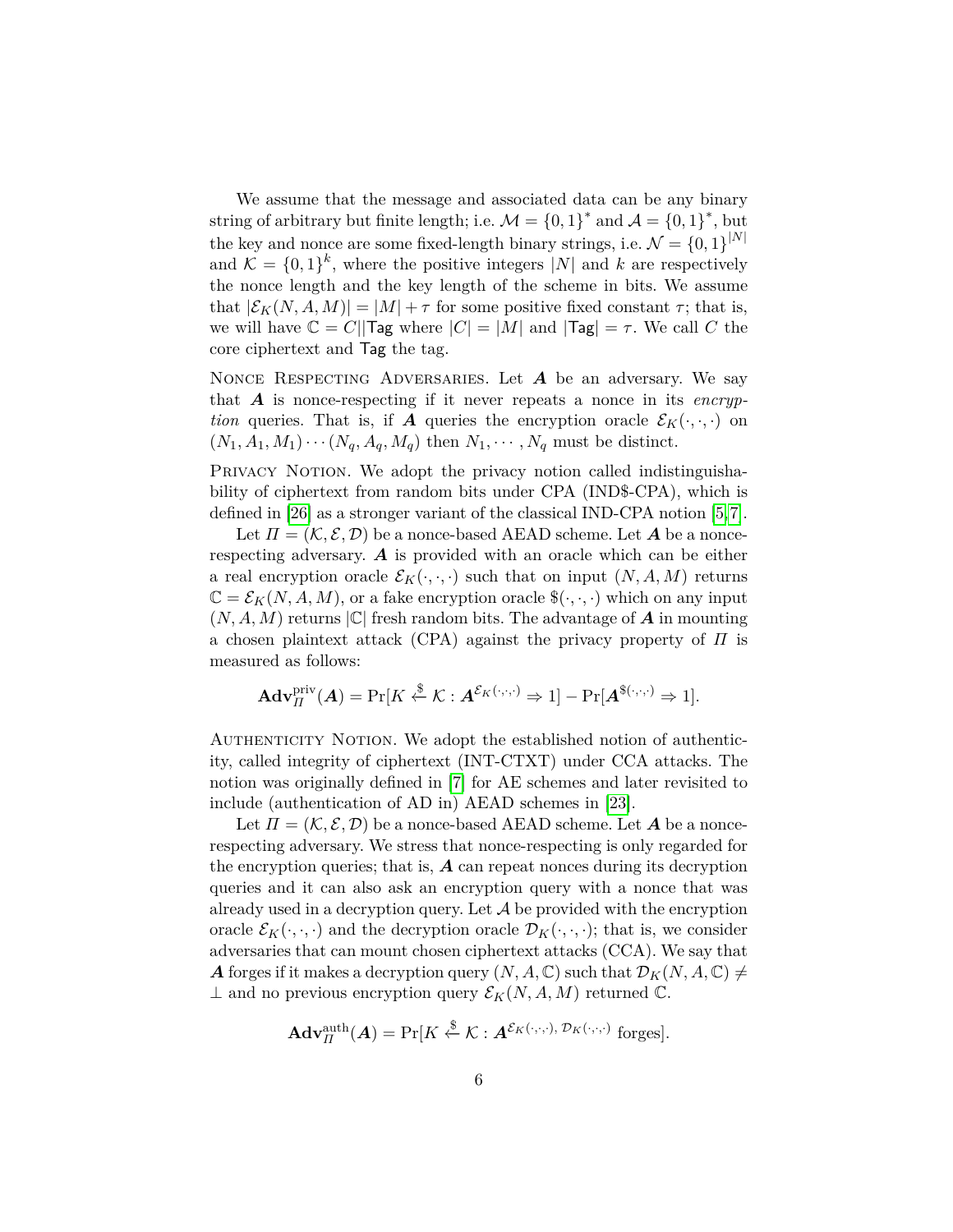RESOURCE PARAMETERS. Let  $(N^1, A^1, M^1) \cdots (N^{q_e}, A^{q_e}, M^{q_e})$  denote the encryption queries and  $(N'^{1}, A'^{1}, \mathbb{C}'^{1}) \cdots (N'^{q_v}, A'^{q_v}, \mathbb{C}'^{q_v})$  the decryption queries made by an adversary  $\boldsymbol{A}$ . We define the resource parameters of A as  $(t, q_e, q_v, \sigma_A, \sigma_M, \sigma_{A'}, \sigma_{\mathbb{C}'}, L_{max})$ , where t is the time complexity,  $q_e$ and  $q_v$  are respectively the total number of encryption queries and decryption queries,  $L_{max}$  is the maximum length of each query in bits,  $\sigma_A =$  $\sum_{i=1}^{q_e} |A^i|, \sigma_M = \sum_{i=1}^{q_e} |M^i|, \sigma_{A'} = \sum_{i=1}^{q_v} |A^{i}| \text{ and } \sigma_{\mathbb{C}'} = \sum_{i=1}^{q_v} (|\mathbb{C}'}^i| - \tau).$ 

The absence of a resource parameter will mean that the parameter is irrelevant in the context and hence omitted.

# <span id="page-6-0"></span>**4 The p-OMD Mode of Operation**

p-OMD is a mode of operation that converts a keyed compression function to an AEAD scheme. To instantiate p-OMD, one must first choose and fix a keyed compression function  $F : \mathcal{K} \times (\{0,1\}^n \times \{0,1\}^m) \to \{0,1\}^n$ and a tag length  $\tau \leq n$ ; with the key space  $\mathcal{K} = \{0,1\}^k$  and  $m \leq n$ . Let p-OMD[ $F, \tau$ ] denote the p-OMD instantiated by fixing F and  $\tau$ .

If the compression function at hand does not have a dedicated key input per se, as it is the case for standard hash functions, then a keyed compression function with  $n+m$  input bits can be obtained from the keyless compression function with  $n + b$  input bits by allocating k input bits for the key, such that  $b = m + k$ . For example, if we use the compression function of SHA-256, we have  $n = 256$ ,  $b = 512$  and setting  $k = 256$  will give us a keyed compression function with  $m = n = 256$ .

DESCRIPTION OF THE MODE. The main design rationale behind p-OMD is the integration of AD processing into the same MD path that processes the message. Figure [1](#page-7-0) shows a schematic representation of the encryption algorithm of  $p\text{-OMD}[F, \tau]$ . The decryption algorithm can be straightforwardly derived from the encryption algorithm with the additional verification of the authentication tag at the end of the decryption process. While the overall structure of such design is rather simple, the combined processing of the message and associated data blocks in p-OMD creates several additional possible cases, to be treated and analyzed carefully, compared to the analysis of OMD. Figure [2](#page-9-0) provides an algorithmic description.

In the following we briefly explain the components that may need further clarification.

(1) **Computing**  $\Delta_{N,i,j}$ . As shown in Figure [1,](#page-7-0) before each call to the underlying compression function  $F$ , we xor a (key-dependent) masking value  $\Delta_{N,i,j}$  to the chaining variable, where N is the nonce, the i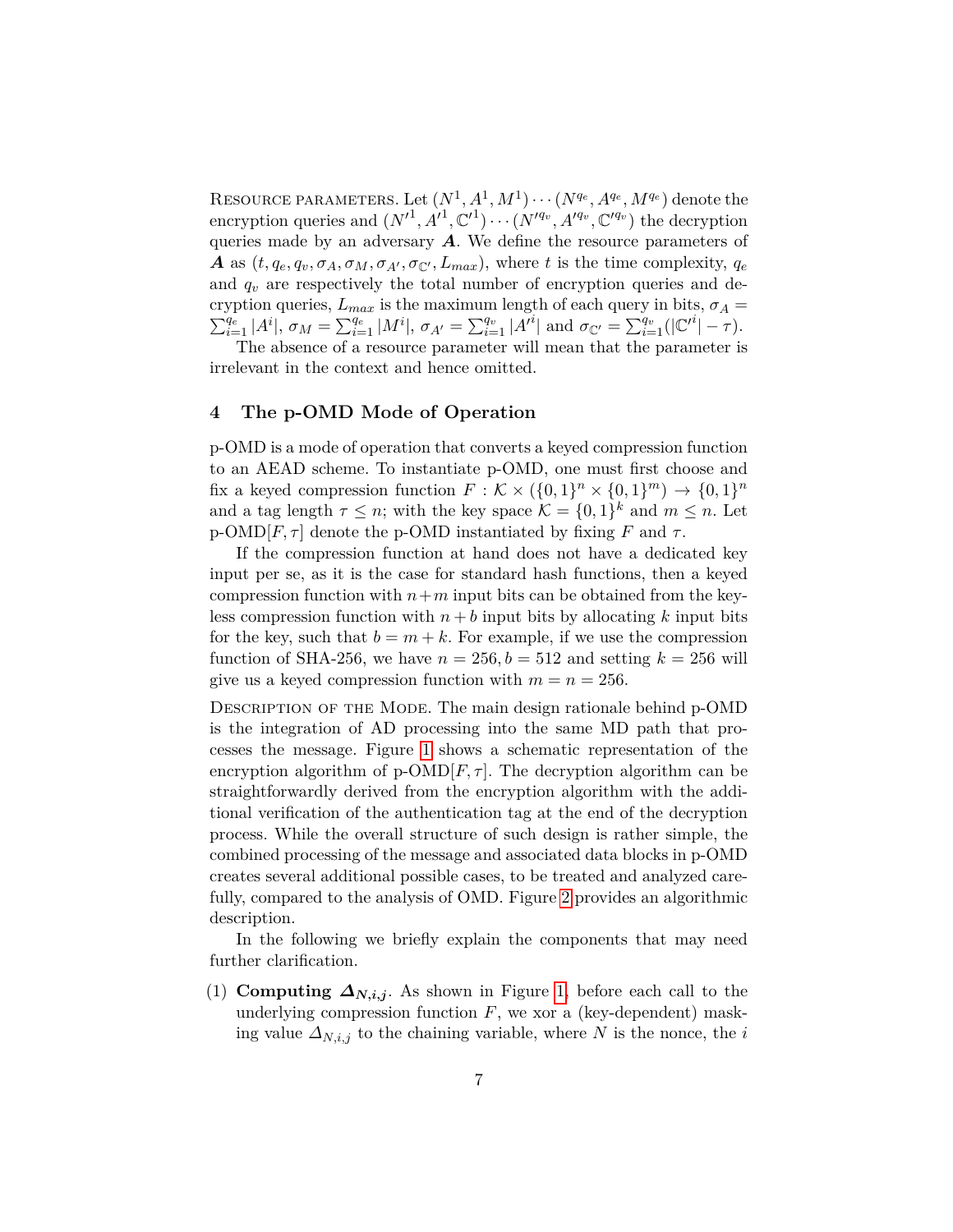

<span id="page-7-0"></span>**Fig. 1.** The encryption process of p-OMD[ $F, \tau$ ]. Refer to Section [4](#page-6-0) for details. See Section [2](#page-2-0) for our convention on the notation  $X \oplus Y$  for operands of different lengths.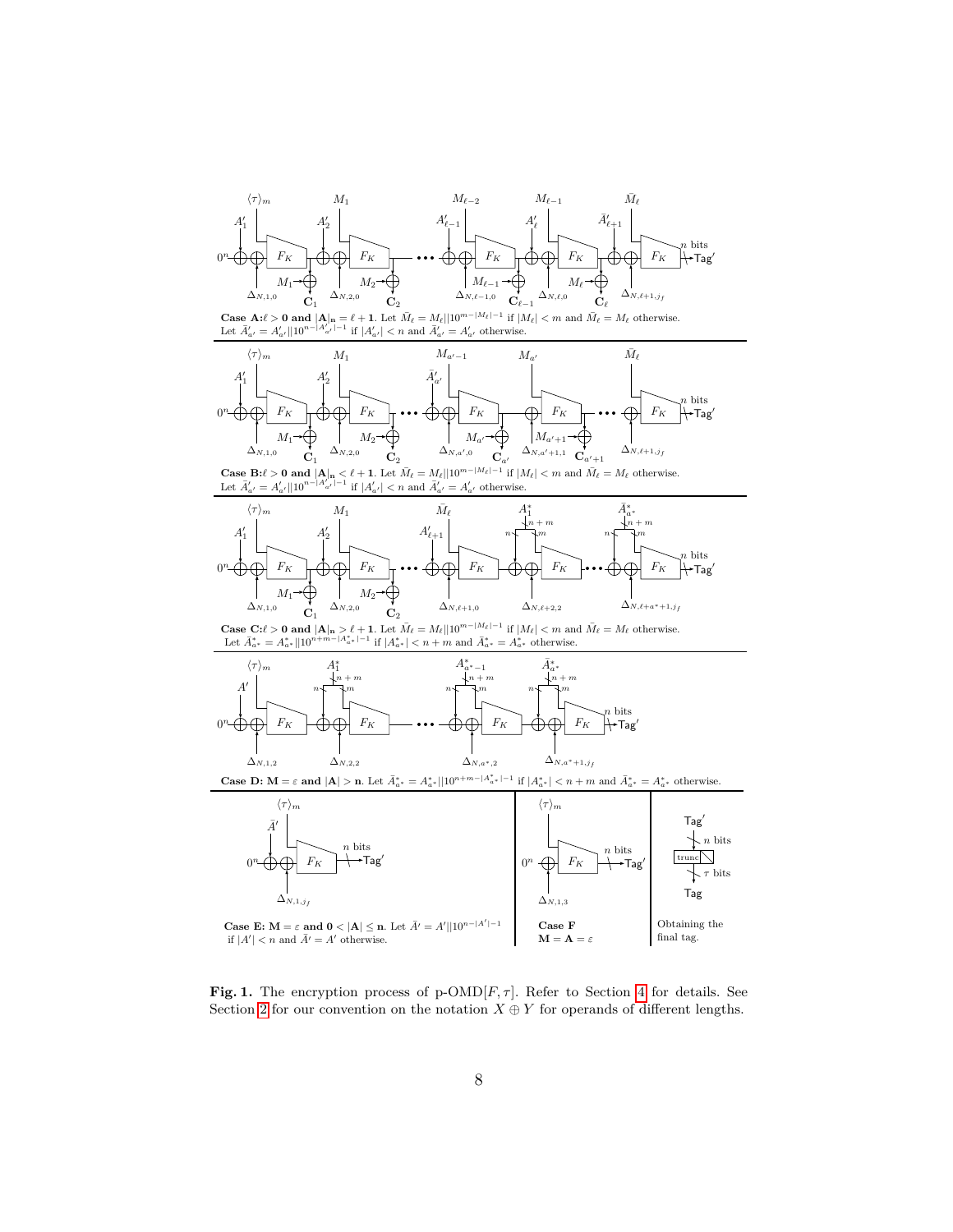component of the index is incremented at each call to the compression function and the  $j$  component is changed when needed (according to a pattern that will be detailed shortly). This method is known as the  $XE$  method [\[24\]](#page-19-11) and is used for converting  $F$  to a *tweakable* function. There are different plausible ways to compute such masking values (under efficiency and security constraints) [\[11,](#page-18-12) [19,](#page-19-12) [24\]](#page-19-11). We adopt the Gray code based method following [\[19\]](#page-19-12). In the following, all multiplications (denoted by ".") are in  $GF(2<sup>n</sup>)$ .

- (a) PRECOMPUTATION. Let  $L_*(0) = 0^n$ ,  $L_*(1) = F_K(0^n, 0^m)$  and  $L_*(i) = i \cdot L_*(1)$  for  $2 \leq i \leq 15$ . Let  $L(0) = 16 \cdot L_*(1)$  and  $L(j) = 2 \cdot L(j-1)$  for  $j \ge 1$ . For a fast implementation the values  $L_*(i)$  and  $L(j)$  can be precomputed and stored in a table for  $1 \leq i \leq 15$  and  $0 \leq j \leq \lceil \log_2(\ell_{max}) \rceil$ , where  $\ell_{max}$  is the the bound on the maximum number of blocks in  $M$  or  $A$ . Alternatively, (if there is a memory restriction) they can be computed on-the-fly. Note that all  $L_*(i)$  are linear.
- (b) Computation of the masking sequence. The masking values  $\Delta_{N,i,j}$  are computed sequentially as follows. Let  $\Delta_{N,0,0}$  =  $F_K(N||10^{n-1-|N|}, 0^m)$ . For  $i \ge 1$  and  $j, j' \in \{0, 1, ..., 15\}$ :  $\Delta_{N, i, j} =$  $\Delta_{N,i-1,j'} \oplus L(\texttt{ntz}(i)) \oplus L_*(\texttt{str2num}(\langle j \rangle_4 \oplus \langle j' \rangle_4)).$  For details on how we get this compact relation adopting the Gray code based sequence partition method, we refer to Appendix **??**.
- (2) **Encryption Algorithm**: To encrypt a message  $M \in \{0,1\}^*$  with associated data  $A \in \{0,1\}^*$  using nonce  $N \in \{0,1\}^{|N|}$  and key  $K \in$  $\{0,1\}^k$ , obtaining a ciphertext  $\mathbb{C} = C||\text{Tag} \in \{0,1\}^{|M|+\tau}$ , do the following.
	- (a) Partitioning the message and associated data. The partitioning is done by the PARTITION subroutine in Figure [3.](#page-11-0) Let  $M_1||M_2 \cdots M_{\ell-1}||M_{\ell} \stackrel{m}{\leftarrow} M$ . Let  $A'||A^* \leftarrow A$  where  $A' \leftarrow$  $A[|A| - 1 \cdots |A| - (\ell + 1)n]$  and  $A^* \leftarrow A[|A| - |A'| - 1 \cdots 0]$  (refer to the notations in Section [2\)](#page-2-0). Let  $A'_1||A'_2 \cdots A'_{a'-1}||A'_{a'} \leftarrow A'$  and  $A_1^* || A_2^* \cdots A_{a^*-1}^* || A_{a^*}^* \xleftarrow{n+m} A^*.$  The string A' consists of  $a' \leq \ell+1$ -bit blocks and these blocks will be simply absorbed into the chaining variable during the message encryption. In a typical use case where the associated data is (a header) shorter than the message, we will have  $A' = A$  i.e.  $A^* = \varepsilon$  (**Case A** and **Case B** in Figure [1\)](#page-7-0). The string  $A^*$  will be non-empty only if  $|A| > (\ell+1)n$ , in which case, while  $A^*$  is being processed, there are no more message blocks to encrypt. To maximize the efficiency, we partition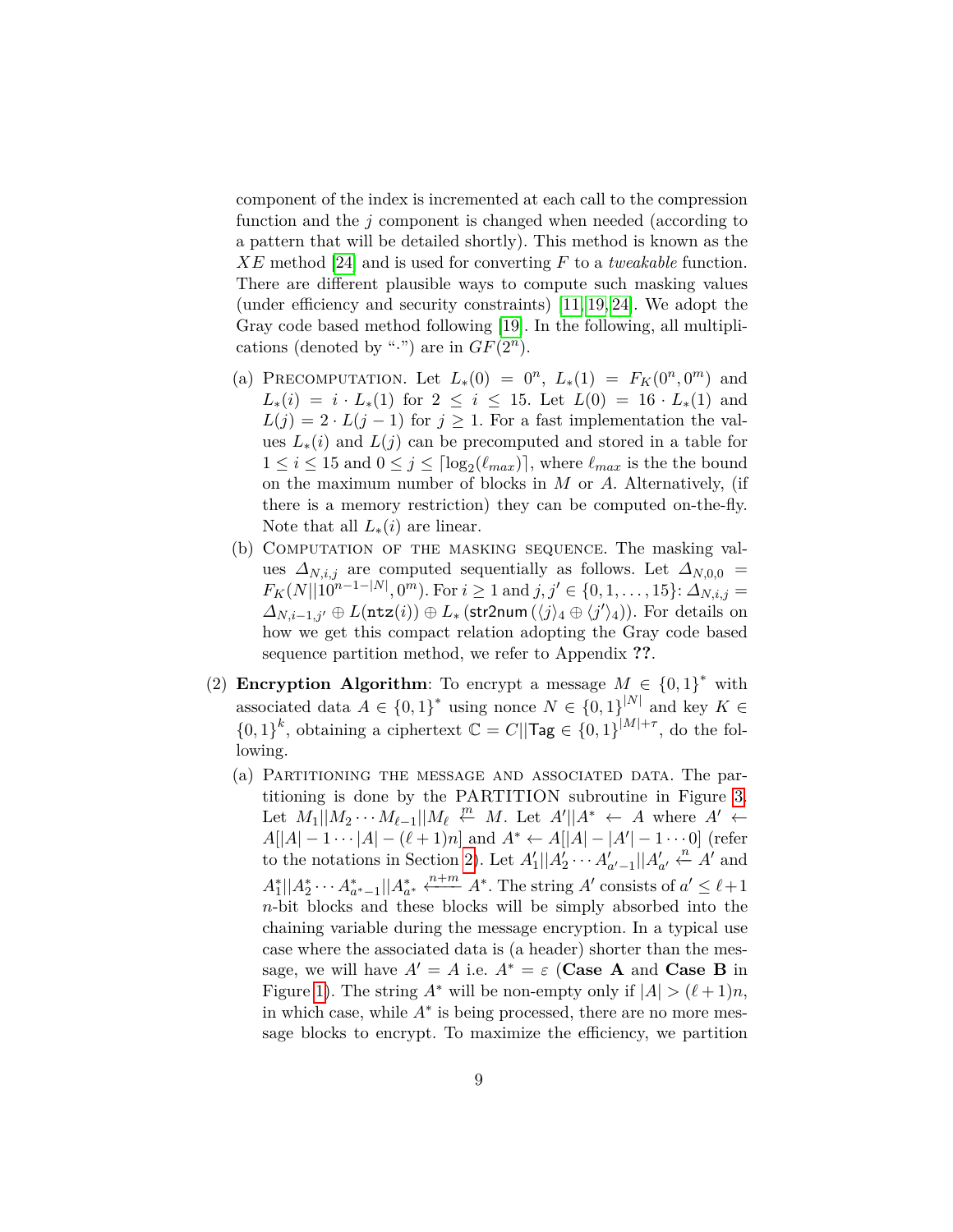1: **Algorithm**  $P$ RECOMPUTE $(K)$ 2:  $L_*(0) = 0^n$ 3:  $L_*(1) \leftarrow F_K(0^n, 0^m)$ <br>4: **for**  $i \leftarrow 2$  to 15 do  $\overrightarrow{i} \leftarrow 2$  to  $15$  do 5:  $L_*(i) = i \cdot L_*(1)$ 6:  $L(0) \leftarrow 16 \cdot L_*(1)$ 7: **for**  $i \leftarrow 1$  to  $\lceil \log_2(\ell_{max}) \rceil$  do 8:  $L(i) = 2 \cdot L(i-1)$ 9: **return** 1: **Algorithm**  $\mathcal{E}_K(N, A, M)$ <br>2: **if**  $|N| > n - 1$  **then** if  $|N| > n - 1$  then 3: **return** ⊥ 4: PARTITION $(A, M)$ 5:  $PAD(A', A^*, M)$ 6:  $\Delta \leftarrow F_K(N||10^{n-1-|N|}, 0^m)$ 7:  $\Delta \leftarrow \Delta \oplus L(0)$ 8:  $H \leftarrow 0^n; j \leftarrow 0$ 9: **if**  $a' = 0$  and  $\ell = 0$  then 10: SWITCH $(\Delta, j, 3)$ 11: **else if**  $a' = 0$  **then** 12: SWITCH $(\Delta, j, 1)$ <br>13: **else** 13: **else** 14:  $H \leftarrow H \oplus A'_1$ 15: **if**  $a' = 1$  **and**  $a^* > 0$  **then** 16: SWITCH $(\Delta, j, 2)$ 17: **else if**  $a' = 1$  **and**  $\ell = 0$  **then** 18: SWITCH $(\Delta, j, 12+j_A+j_M)$ 19:  $H \leftarrow F_K(H \oplus \Delta, \langle \tau \rangle_m)$ <br>20:  $i \leftarrow 2$  $i \leftarrow 2$ 21: **if**  $a' > 1$  **then**  $\triangleright$  STAGE 1 22: PROC $1(M, A', H, \Delta, i)$ 23: **if**  $i = \ell + 1$  **then** 24:  $C_{i-1} \leftarrow H \oplus M_{i-1}$ <br>25:  $H \leftarrow H \oplus A'$ 25:  $H \leftarrow H \oplus A'_i$ 26:  $\Delta \leftarrow \Delta \oplus L(\text{ntz}(i))$ <br>
27: if  $a^* = 0$  then 27: **if**  $a^* = 0$  **then** 28: SWITCH $(\Delta, j, 4 + j_A + j_B)$  $j_M)$ 29:  $H \leftarrow F_K(H \oplus \Delta, \bar{M}_{i-1})$ 30:  $i \leftarrow i + 1$ 31: **if**  $\ell > a'$  then ′ **then** *◁* stage 2 32:  $\overline{\text{SWITCH}}(\Delta, j, 1)$ 33: PROC2( $M, H, \Delta, i$ )<br>34:  $C_{i-1} \leftarrow H \oplus M_{i-1}$ 34:  $C_{i-1} \leftarrow H \oplus M_{i-1}$ <br>35:  $\Delta \leftarrow \Delta \oplus L(\text{ntz}(i))$ 35:  $\Delta \leftarrow \Delta \oplus L(\text{ntz}(i))$ <br>36: SWITCH( $\Delta, i, 8 +$ 36: SWITCH( $\Delta$ , *j*, 8 + *j*<sub>A</sub> + *j*<sub>M</sub>)<br>37:  $H \leftarrow F_K(H \oplus \Delta, \overline{M}_{i-1})$ 37:  $H \leftarrow F_K(H \oplus \Delta, \overline{M}_{i-1})$ 38:  $i \leftarrow i+1$ <br>39: else if  $a^*$ 39: **else if**  $a^* > 0$  **then**  $\triangleright$  STAGE 3 40: SWITCH( $\Delta$ , *j*, 2)<br>41: PROC3( $A^*$ , *H*,  $\Delta$ 41: PROC3( $A^*$ ,  $H, \Delta, i$ )<br>42: Left  $\leftarrow A^*$ ,  $[n+m-$ 42: Left  $\leftarrow A_{a^*}^*[n+m-1\cdots m]$ 43: Right  $\leftarrow \mathring{A}_{a^*}^*[m-1\cdots 0]$ 44:  $H \leftarrow H \oplus \text{Left}$ 45:  $\Delta \leftarrow \Delta \oplus L(\text{ntz}(i))$ 46: SWITCH( $\Delta$ , *j*, 12 + *j*<sub>A</sub> + *j*<sub>M</sub>)<br>47:  $H \leftarrow F_K(H \oplus \Delta, \text{Right})$  $H \leftarrow F_K(H \oplus \Delta, \mathsf{Right})$ 48: Tag ←  $H[n-1 \cdots n-\tau]$ <br>49:  $\mathbb{C}$  ←  $C_1 || C_2 || \cdots || C_\ell ||$ Tag  $\mathbb{C} \leftarrow C_1 || C_2 || \cdots || C_\ell ||$ Tag 50: **return** C

<span id="page-9-0"></span>**Fig. 2.** Description of the encryption algorithm of  $p\text{-OMD}[F, \tau]$ . STAGE 1 processes blocks of message and AD simultaneously (**Cases A,B** and **C** in Figure [1\)](#page-7-0). stage 2 processes only message blocks (**Case B** in Figure [1](#page-7-0) and the case when we only have a message and no AD that is not in the Figure). stage 3 processes only double blocks of AD (**Cases C** and **D** in Figure [1\)](#page-7-0). Note that the **Cases E** and **F** are handled outside of the three stages. Subroutines PARTITION, PAD, SWITCH and PROC1-3 are described in Figure [3.](#page-11-0)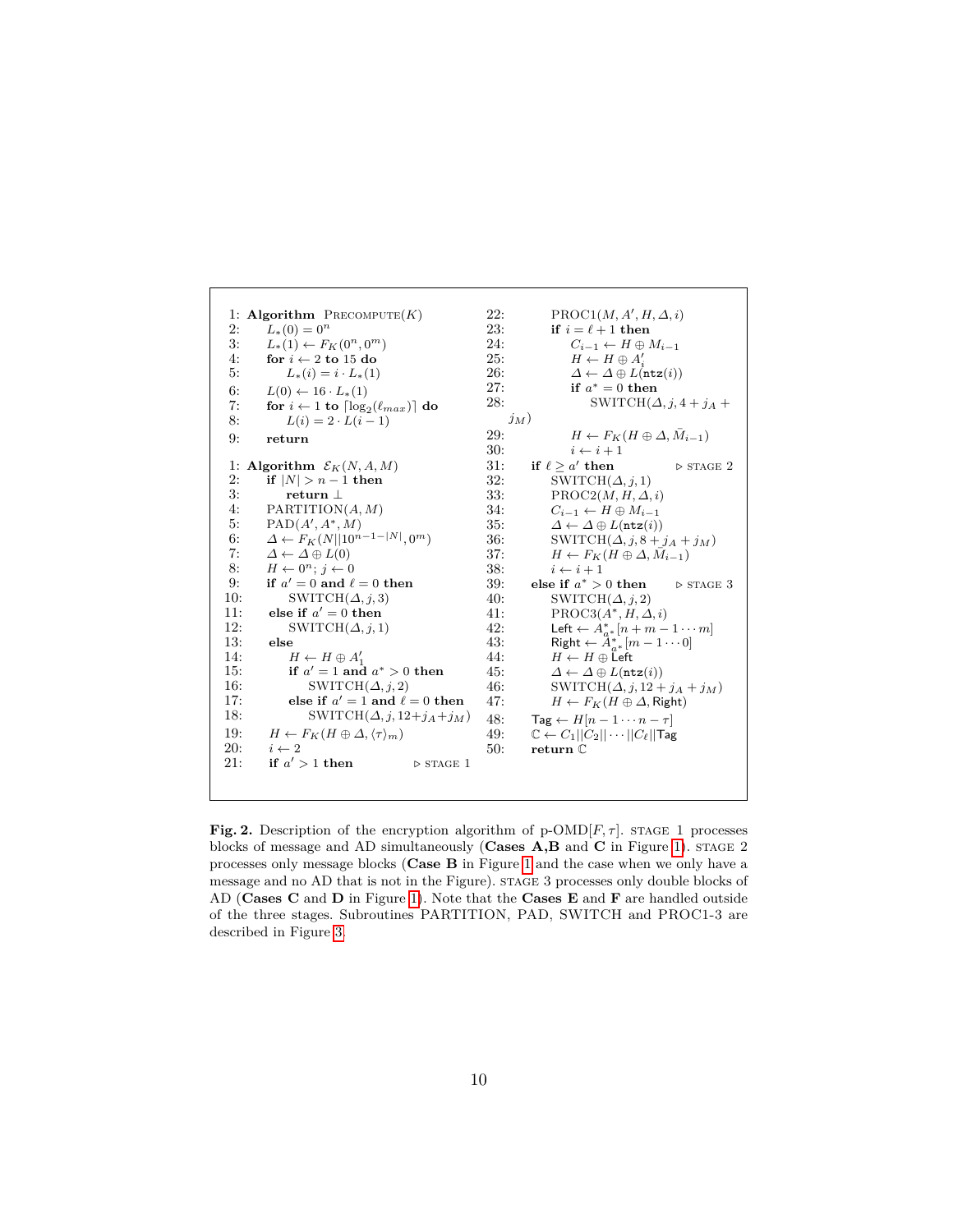the string  $A^*$  into  $n + m$ -bit blocks so that we can make use of both of the inputs to  $F$  (see **Case C** and **Case D** in Figure [1\)](#page-7-0).

- (b) Processing the message and associated data. The message and associated data blocks are processed by the modified MD iteration of the keyed compression functions  $F$  as shown in Figure [1.](#page-7-0) For every call to  $F$ , the *n*-bit input (chaining variable) is masked by the value  $\Delta_{N,i,j}$ ; where, the N component in the index denotes the nonce; *i* starts with the value  $i = 1$  at the first call to F and is incremented (by one) for every call; the  $i$  component is used to separate logical parts in the encryption process as well as different types of input arguments. Appropriate use of the  $j$  component is essential for security and facilitates the analysis, as will be described in the following.
- $(3)$  Selection of the *j* component in the index of the masks  $\Delta_{N,i,j}$ . We use different values of j to separate the calls to the masked  $F$  in different contexts. Let's classify the calls to the masked  $F$  to two types: (1) the final call to  $F$  which returns the tag, and (2) the internal calls. We note that in the special case that  $M = \varepsilon$  and  $|A| \leq n$  there will be only one call to F which returns the tag; hence, it is considered as the final call.
	- **Internal Calls.** We use  $j \in \{0, 1, 2\}$  for the internal calls made to the masked  $F$  as follows.

For  $i = 1$ , i.e. the first call to F, the value of j is determined as follows:

- \* if  $\ell > 0$  and  $a' > 0$  then let  $j = 0$ ,
- \* if  $\ell > 0$  and  $a' = 0$  then let  $j = 1$ ,
- \* if  $\ell = 0$  and  $a^* > 0$  then let  $j = 2$ .

For  $1 < i < \ell + 1 + a^*$ , depending on the presence of message blocks and AD blocks to be processed at the  $i<sup>th</sup>$  call to the masked  $F$ , we have:

- $*$  if both an *n*-bit AD block and an *m*-bit message block are present then  $j = 0$ ,
- $*$  if only an *m*-bit message block is present (no AD block is processed) then  $j = 1$ ,
- $*$  if only an  $(n + m)$ -bit AD block is present (no message block is processed) then  $j = 2$ .
- **Final Call.** The final call to  $F$  which produces the authentication tag uses  $j_f \in \{3, 4, 5, \ldots, 14, 15\}$ . If the tag is produced by a call to F with  $i \neq 1$ , we have three main cases depending on the inputs to the final masked  $F$ .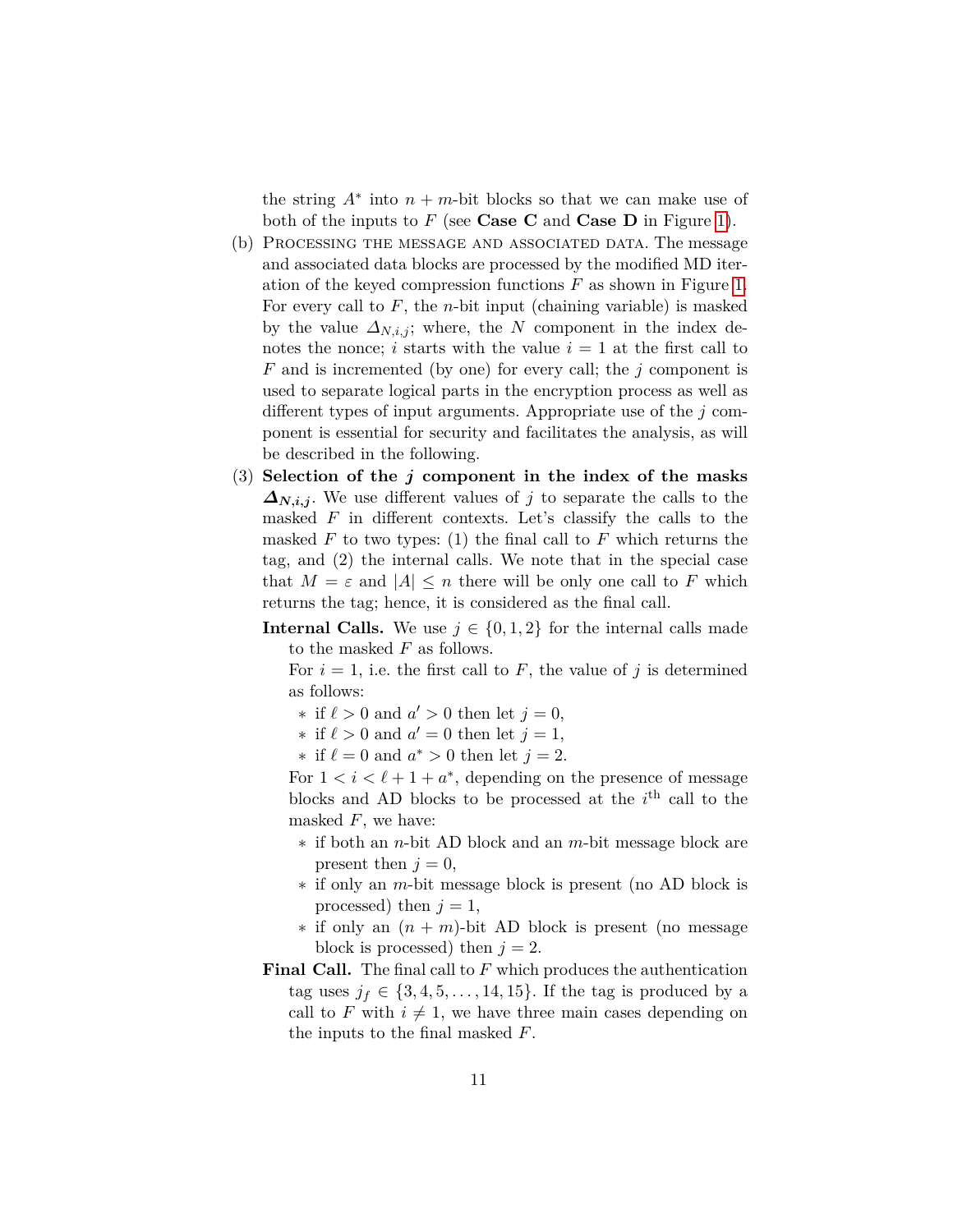```
1: Subroutine PARTITION(A, M)2: b \leftarrow n + m<br>3: M_1 || M_2 ...3: M_1 || M_2 \cdots M_{\ell-1} || M_\ell \stackrel{m}{\leftarrow} M \triangleright(\ell = |M|_m)4: A' \leftarrow A[|A| - 1 \cdots |A| - (\ell + 1)n]5: A^* \leftarrow A[|A| - |A'| - 1 \cdots 0]6: A'_1 || A'_2 \cdots A'_{a'-1} || A'_{a'} \xleftarrow{n} A' \triangleright(a' = |A'|_n)7: A_1^* || A_2^* \cdots A_{a^*-1}^* || A_{a^*}^* \stackrel{b}{\leftarrow} A^* \triangleright(a^* = |A^*|_{n+m})1: Subroutine \text{PAD}(A', A^*, M)2: if |M| \text{ mod } m \neq 0 then
  3: \bar{M}_{\ell} \leftarrow M_{\ell} || 10^{m-|M_{\ell}|-1}4: j_M \leftarrow 15: else
  6: \bar{M}_{\ell} \leftarrow M_{\ell}7: j_M \leftarrow 08: if |A'| mod n \neq 0 then
  9: A'_{a'} \leftarrow A'_{a'} ||10^{n-|A'_{a'}| - 1}10: j_A^{a'} \leftarrow 2<br>11: else if |A^*|else if |A^*| mod n + m \neq 0 then
12: A_{a^*}^* \leftarrow A_{a^*}^* ||10^{n+m-|A_{a^*}^*| - 1}13: j_A^{\alpha} \leftarrow 2<br>14: else
14: else
                  j_A \leftarrow 01: Subroutine SWITCH(\Delta, j, j_{\text{new}})2: \Delta \leftarrow \Delta \oplus L_*(\text{str2num}(\langle j \rangle_4 \oplus\langle j_{\rm new}\rangle_4))3: j \leftarrow j_{\text{new}}1: Subroutine PROC1(M, A', H, \Delta, i)2: r_{\text{stop}} \leftarrow \min\{\ell, a'\}3: for r \leftarrow i to r_{\text{stop}} do<br>4: C_{r-1} \leftarrow H \oplus M_{r-1}4: C_{r-1} \leftarrow H \oplus M_{r-1}<br>5: H \leftarrow H \oplus A'_r5: H \leftarrow H \oplus A'_r6: \Delta \leftarrow \Delta \oplus L(\text{ntz}(r))<br>7: H \leftarrow F_K(H \oplus \Delta, M)H \leftarrow F_K(H \oplus \Delta, M_{r-1})8: i \leftarrow r_{\text{stop}} + 11: Subroutine PROC2(M, H, \Delta, i)2: for r \leftarrow i to \ell do<br>3: C_{r-1} \leftarrow H \oplus I3: C_{r-1} \leftarrow H \oplus M_{r-1}<br>4: \Delta \leftarrow \Delta \oplus L(\text{ntz}(r))\varDelta \leftarrow \varDelta \oplus L(\texttt{ntz}(r))5: H \leftarrow F_K(H \oplus \Delta, M_{r-1})6: i \leftarrow \ell + 11: Subroutine PROC3(A^*, H, \Delta, i)<br>2: for r \leftarrow 1 to a^* do
                                                                               2: for r \leftarrow 1 to a^* do
                                                                               3: Left \leftarrow A_r^*[n+m-1\cdots m]4: Right \leftarrow A_r^*[m-1\cdots 0]5: H \leftarrow H \oplus \text{Left}<br>6: \Delta \leftarrow \Delta \oplus L(\text{nt})6: \Delta \leftarrow \Delta \oplus L(\texttt{ntz}(i+r-1))<br>7: H \leftarrow F_K(H \oplus \Delta, \text{Right})H \leftarrow F_K(H \oplus \Delta, Right)
                                                                               8: i \leftarrow i + a^* - 1
```
<span id="page-11-0"></span>**Fig. 3.** The subroutines used in the encryption algorithm of  $p\text{-OMD}[F, \tau]$  (Figure [2\)](#page-9-0)

.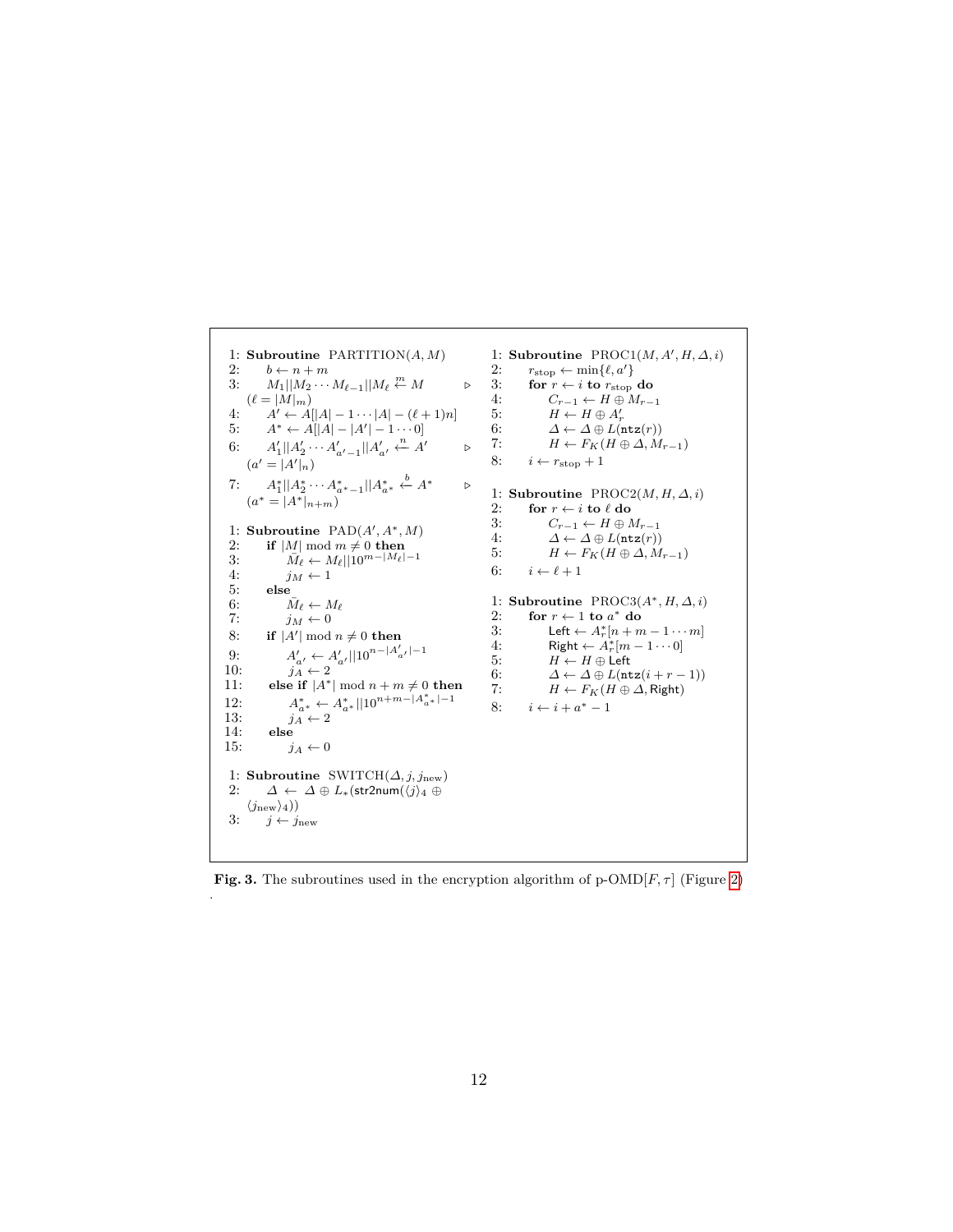- \* If both an AD block and a message block are present in the final call (see **Case A** in Figure [1\)](#page-7-0) then  $j_f \in \{4, 5, 6, 7\};$ where, we let  $j_f = 4$  if  $|M_{\ell}| = m$  and  $|A'_{a'}| = n$ ; let  $j_f = 5$ if  $|M_{\ell}| < m$  and  $|A'_{a'}| = n$ ; let  $j_f = 6$  if  $|M_{\ell}| = m$  and  $|A'_{a'}| < n$ , and otherwise  $(|M_{\ell}| < m$  and  $|A'_{a'}| < n$ ) let  $j_f = 7.$
- \* If only a message block is present but no AD block is processed in the final call (see **Case B** in Figure [1\)](#page-7-0) then  $j_f \in \{8, 9, 10, 11\};$  where, we let  $j_f = 8$  if  $|M_{\ell}| = m$  and  $|A'_{a'}| = n$ ; let  $j_f = 9$  if  $|M_{\ell}| < m$  and  $|A'_{a'}| = n$ ; let  $j_f = 10$ if  $|M_{\ell}| = m$  and  $|A'_{a'}| < n$ , and otherwise  $(|M_{\ell}| < m$  and  $|A'_{a'}| < n$  let  $j_f = 11$  . For the special case where there is no associate data at all, i.e.  $A = \varepsilon$ , we let  $j_f = 8$  if  $|M_{\ell}| = m$  and let  $j_f = 9$  if  $|M_{\ell}| < m$ .
- \* If only an AD block is present but no message block is processed in the final call (see **Case C** and **Case D** in Figure [1\)](#page-7-0) then  $j_f \in \{12, 13, 14, 15\}$ ; where, we let  $j_f = 12$ if  $|M_{\ell}| = m$  and  $|A^*_{a^*}| = n + m$ ; let  $j_f = 13$  if  $|M_{\ell}| < m$  and  $|A_{a^*}^*| = n + m$ ; let  $j_f = 14$  if  $|M_{\ell}| = m$  and  $|A_{a^*}^*| < n + m$ , and otherwise  $\left|\left|M_{\ell}\right| < m \text{ and } \left|A^*_{a^*}\right| < n+m\right)$  let  $j_f = 15$ . For the special case where there is no message at all, i.e.  $M = \varepsilon$ , let  $j_f = 12$  if  $|A^*_{a^*}| = n + m$  and let  $j_f = 14$  if  $|A^*_{a^*}| < n + m.$

For  $i = 1$  (meaning that the final call is the same as the first call, which happens if  $M = \varepsilon$  AND  $|A| \leq n$ ) we need to apply a special treatment:

- \* if both  $M = A = \varepsilon$  then  $j_f = 3$  (**Case F** in Figure [1\)](#page-7-0),
- \* if  $M = \varepsilon$  and  $0 < |A| \leq n$  then we let  $j_f = 12$  if  $|A| = n$ , otherwise, let  $j_f = 14$  (**Case E** box in Figure [1\)](#page-7-0).

Note that there is no variable  $j_f$  in Figure [2](#page-9-0) as  $j_f$  corresponds to a special use of variable j in the last call to F. Specifically,  $j_f$ corresponds to the calls to the SWITCH subroutine that use the value of new j of the form const  $+j_A + j_M$  or the value 3.

(4) **Decryption Algorithm**: The decryption algorithm accepts a ciphertext  $\mathbb{C} \in \{0,1\}^*$  together with associated data  $A \in \{0,1\}^*$  and nonce  $N \in \{0,1\}^{|N|}$ , and using key  $K \in \{0,1\}^k$  obtains a plaintext  $M \in \{0,1\}^*$  or returns an invalid indication  $\bot$ . If  $|\mathbb{C}| < \tau$  then return ⊥. Otherwise let C be the first  $|\mathbb{C}|-\tau$  bits of  $\mathbb C$  and Tag be the remaining  $\tau$  bits. Now, considering that the encryption process of p-OMD is actually an additive stream cipher with an integrated authentication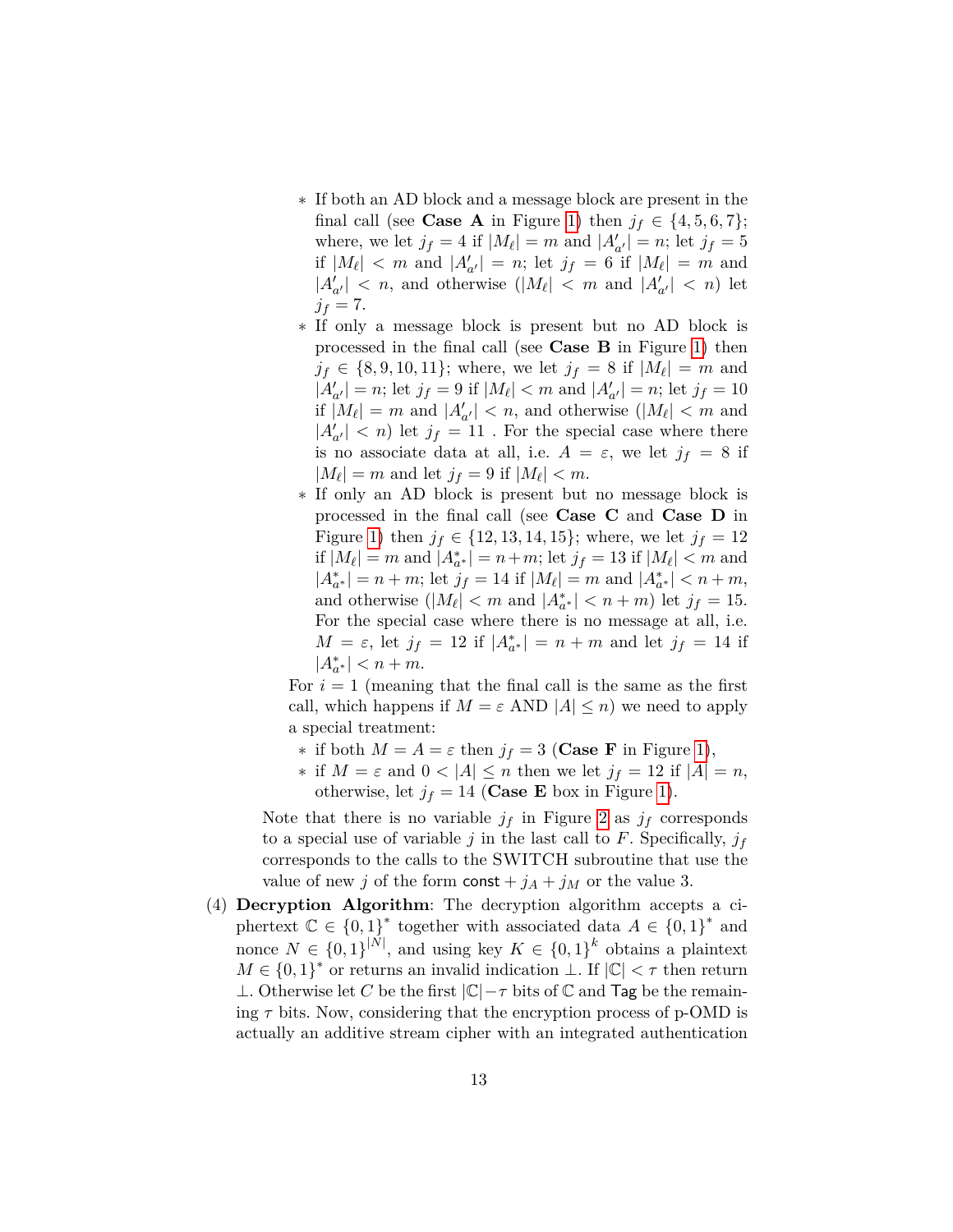mechanism, the decryption process proceeds the same as the encryption process up until the verification of the tag, which happens at the end of the decryption process where the newly computed tag Tag' is compared with the provided tag Tag. If Tag' = Tag then output  $M$ , otherwise output ⊥.

## <span id="page-13-0"></span>**5 Security Analysis**

The security analysis for p-OMD is modular and easy to follow. The highlevel structure of the analysis is similar to that of OMD, as expected from the similarities of the algorithms, though the details differ and are more involved. We refer to the full version of this paper [\[22\]](#page-19-13) for all omitted details.

The proof is divided into three main steps as follows:

- **Step 1:** *Idealization of the p-OMD scheme using a tweakable random function*. We first analyse the security of a generalized variant of  $p\text{-OMD}[F,\tau]$  where the "masked  $F$ " (aimed to instantiate a tweakable function) is replaced by an ideal primitive; namely, a tweakable random function  $R$ . This is the major proof step which differs from and is more involved than that of OMD.
- **Step 2:** *Realization of the tweakable random function by a tweakble PRF*. This is a well-known classical method where the (ideal) random function is replaced by a PRF. This proof step is therefore the same as that of OMD.
- **Step 3:** *Instantiation of the tweakable PRF via a PRF*. To make a tweakable PRF out of a PRF, we use the XE method of [\[24\]](#page-19-11) with the masking sequence generated based on an appropriate adjustment of a canonical Gray code sequence [\[19,](#page-19-12) [26\]](#page-19-10). This step is similar to that of OMD; only the details of the mask generation function differ.

The security bound for p-OMD is given by Theorem [1.](#page-13-1)

<span id="page-13-1"></span>**Theorem 1.** *Fix*  $n \ge 1, 0 \le \tau \le n$ . *Let*  $F : \mathcal{K} \times (\{0, 1\}^n \times \{0, 1\}^m) \to$  $\{0,1\}^n$  be a PRF, where the key space  $\mathcal{K} = \{0,1\}^k$  for  $k \geq 1$  and  $1 \leq$  $m \leq n$ . We have

$$
\mathbf{Adv}_{\mathbf{p}-\mathrm{OMD}[F,\tau]}^{\mathrm{priv}}(t, q_e, \sigma_e, \ell_{max}) \leq \mathbf{Adv}_{F}^{\mathrm{prf}}(t', 2\sigma_e) + \frac{3\sigma_e^2}{2^n}
$$
\n
$$
\mathbf{Adv}_{\mathbf{p}-\mathrm{OMD}[F,\tau]}^{\mathrm{auth}}(t, q_e, q_v, \sigma, \ell_{max}) \leq \mathbf{Adv}_{F}^{\mathrm{prf}}(t', 2\sigma) + \frac{3\sigma^2}{2^n} + \frac{q_v\ell_{max}}{2^n} + \frac{q_v}{2^\tau}
$$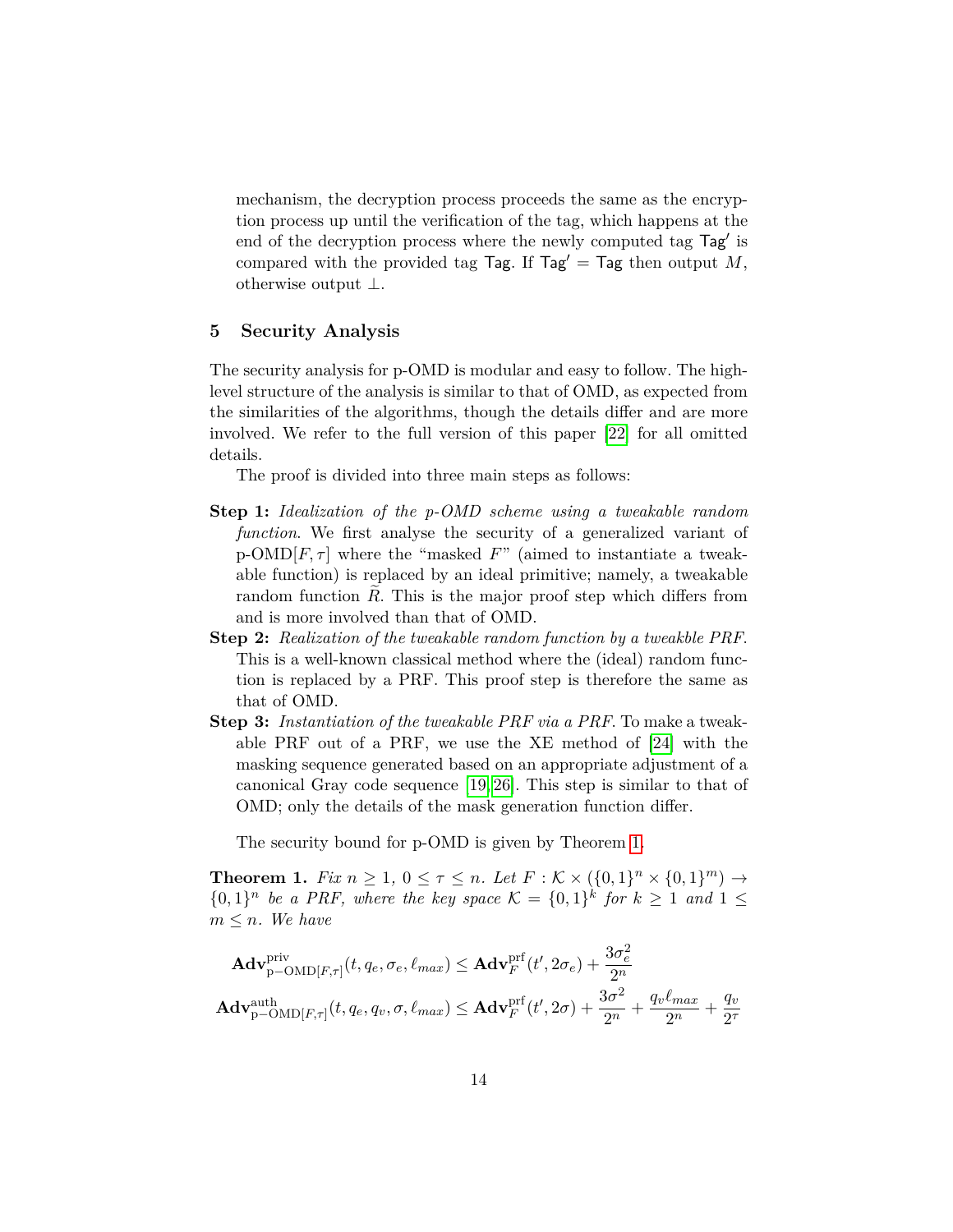*where*  $q_e$  and  $q_v$  are, respectively, the number of encryption and decryption *queries,*  $\ell_{max}$  denotes the maximum number of the internal calls to  $F$  in an encryption or decryption query,  $t' = t + cn\sigma$  for some constant *c*, and  $\sigma_e$  and  $\sigma$  are the total number of calls to the underlying compression *function in all queries asked by the CPA and CCA adversaries against the privacy and authenticity of the scheme, respectively.*

The proof is obtained by combining Lemma [1](#page-14-0) in Section [5.1](#page-14-1) with Lemma [2](#page-14-2) in Section [5.2](#page-14-3) and Lemma [3](#page-15-0) in Section [5.3.](#page-15-1)

#### <span id="page-14-1"></span>**5.1 Idealization of p-OMD**

Let p- $\mathbb{OMD}[\widetilde{R}, \tau]$  be a generalization (idealization) of p- $\mathbb{OMD}[F, \tau]$  that uses a tweakable random function  $\widetilde{R}: \mathcal{T} \times (\{0,1\}^n \times \{0,1\}^m) \to \{0,1\}^n$ instead of the masked  $F$ . The tweak space  $\mathcal T$  consists of sixteen mutually exclusive sets of tweaks  $\mathcal{T} = \bigcup_{i=0}^{15} \mathcal{N} \times \mathbb{N} \times \{i\}$ , where  $\mathcal{N} = \{0,1\}^{|N|}$  is the set of nonces and N is the set of positive integers.

<span id="page-14-0"></span>**Lemma 1.** Let p- $\mathbb{OMD}[\widetilde{R}, \tau]$  be the idealized scheme. Then

$$
\mathbf{Adv}_{p-\text{OMID}[\widetilde{R},\tau]}^{\text{priv}}(q_e, \sigma_e, \ell_{max}) = 0
$$
\n
$$
\mathbf{Adv}_{p-\text{OMID}[\widetilde{R},\tau]}^{\text{auth}}(q_e, q_v, \sigma, \ell_{max}) \le \frac{q_v \ell_{max}}{2^n} + \frac{q_v}{2^\tau}
$$

*where*  $q_e$  and  $q_v$  are, respectively, the number of encryption and decryption *queries, ℓ denotes the maximum number of the internal calls to the underlying tweakable random function*  $\tilde{R}$  *in an encryption or decryption query, and*  $\sigma_e$  *and*  $\sigma$  *are the total number of calls to*  $R$  *in all queries asked by the CPA and CCA adversaries against the privacy and authenticity of the scheme, respectively.*

The proof (and figures depicting p- $\mathbb{OMD}[\widetilde{R}, \tau]$ ) can be found in the full version of the paper [\[22\]](#page-19-13).

#### <span id="page-14-3"></span>**5.2 Realization of Tweakable RFs with Tweakable PRFs**

<span id="page-14-2"></span>This is a classical step in which the ideal primitive—tweakable random function  $R$ —is replaced with a standard primitive—tweakable PRF  $F$ . The security loss induced by this step is stated in the following lemma. See the full version of this paper [\[22\]](#page-19-13) for the proof.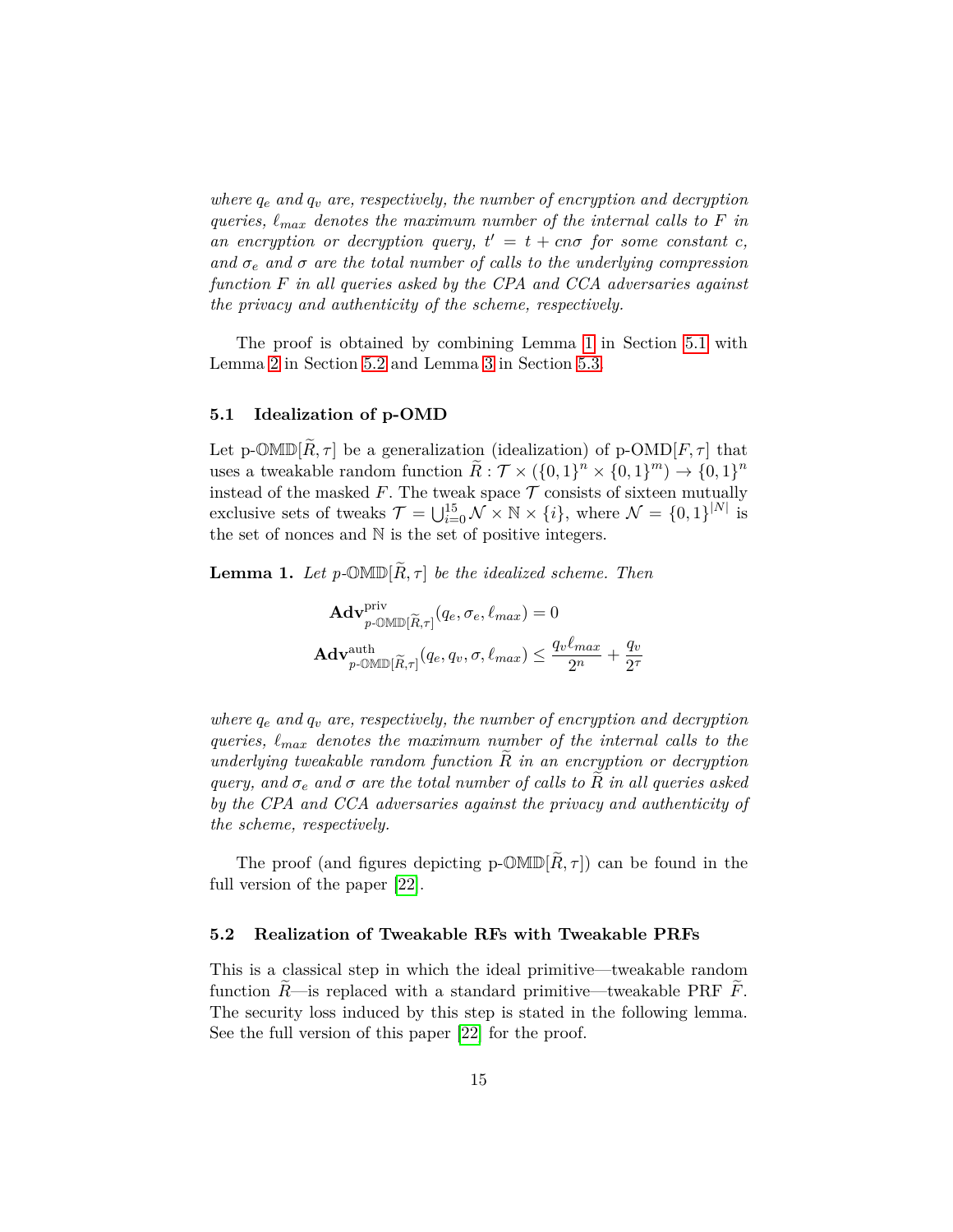**Lemma 2.** Let  $\widetilde{R}: \mathcal{T} \times (\{0,1\}^n \times \{0,1\}^m) \rightarrow \{0,1\}^n$  be a tweakable RF and  $\widetilde{F}: K \times T \times (\{0,1\}^n \times \{0,1\}^m) \rightarrow \{0,1\}^n$  be a tweakable PRF. Then

$$
\mathbf{Adv}_{p\text{-OMID}[\widetilde{F},\tau]}^{\text{priv}}(t,q_e,\sigma_e,\ell_{max}) \leq \mathbf{Adv}_{p\text{-OMID}[\widetilde{R},\tau]}^{\text{priv}}(q_e,\sigma_e,\ell_{max}) + \mathbf{Adv}_{\widetilde{F}}^{\text{prf}}(t',\sigma_e)
$$
\n
$$
\mathbf{Adv}_{p\text{-OMID}[\widetilde{F},\tau]}^{\text{auth}}(t,q_e,q_v,\sigma,\ell_{max}) \leq \mathbf{Adv}_{p\text{-OMID}[\widetilde{R},\tau]}^{\text{auth}}(q_e,q_v,\sigma,\ell_{max}) + \mathbf{Adv}_{\widetilde{F}}^{\text{prf}}(t'',\sigma)
$$

where  $q_e$  and  $q_v$  are, respectively, the number of encryption and decryp*tion queries,*  $q = q_e + q_v$ ,  $\ell_{max}$  denotes the maximum number of the in*ternal calls to*  $F$  *in an encryption or decryption query,*  $t' = t + cn\sigma_e$  and  $t'' = t + c'$ *no* for some constants  $c, c'$ , and  $\sigma_e$  and  $\sigma$  are the total number *of calls to the underlying compression function in all queries asked by the CPA and CCA adversaries against the privacy and authenticity of the scheme, respectively.*

#### <span id="page-15-1"></span>**5.3 Instantiation of Tweakable PRFs with PRFs**

The last step is to instantiate the tweakable PRFs by means of a (keyed) compression function which is assumed to be PRF. Similar to OMD, we use the XE method of [\[24\]](#page-19-11) as shown in Fig. [4.](#page-15-2)

The proof and bound for this step follows from that of OMD, which in turn is a straightforward adaptation of the proof of the XE construction in [\[19\]](#page-19-12). Lemma [3](#page-15-0) states the bound for this transformation. Here, the only aspect which is different between OMD and p-OMD is the way that the masking sequence  $\Delta_{N,i,j}$  is computed. It is proved in the full version of this paper [\[22\]](#page-19-13) that the required security and efficiency properties are satisfied by the specific mask generation scheme of p-OMD, as described in Section [4.](#page-6-0)

<span id="page-15-2"></span>

<span id="page-15-0"></span>**Fig. 4.** Building a tweakable PRF  $\widetilde{F}_{K}^{(T)}$  :  $\{0,1\}^{n} \times \{0,1\}^{m} \to \{0,1\}^{n}$  using a PRF  $F_K: \{0,1\}^n \times \{0,1\}^m \rightarrow \{0,1\}^n.$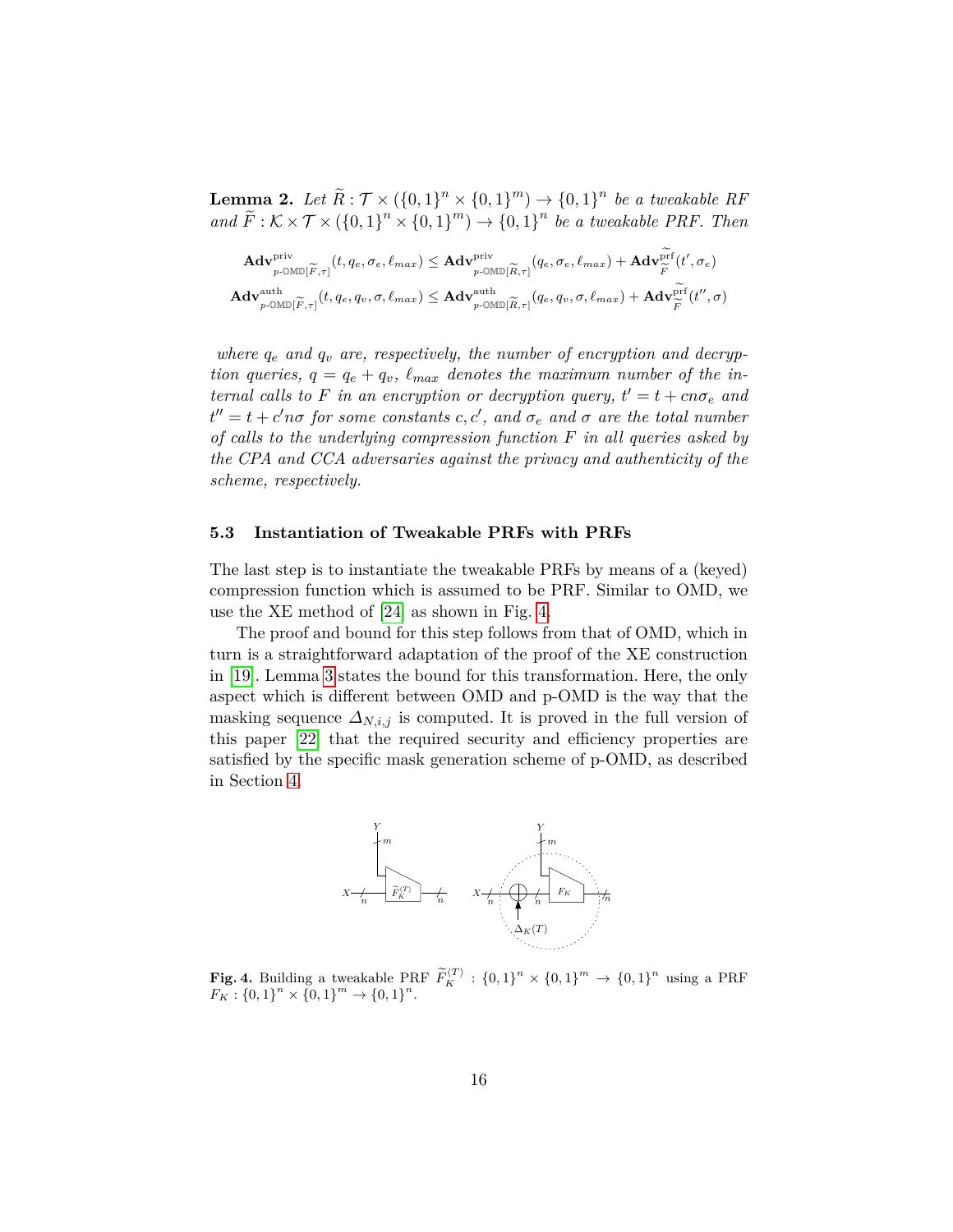**Lemma 3.** Let  $F: K \times (\{0,1\}^n \times \{0,1\}^m) \rightarrow \{0,1\}^n$  be a function family with key space K. Let  $\widetilde{F}$  :  $\widetilde{K} \times \widetilde{T} \times (\{0,1\}^n \times \{0,1\}^m) \rightarrow \{0,1\}^n$  be *defined by*  $\widetilde{F}_K^{(T)}(X,Y) = F_K((X \oplus \Delta_K(T)), Y)$  for every  $T \in \mathcal{T}, K \in \mathcal{K},$  $X \in \{0,1\}^n$ ,  $Y \in \{0,1\}^m$  and  $\Delta_K(T)$  is the masking function of p-OMD *as defined in Section [4.](#page-6-0)* If  $F$  *is PRF then*  $\widetilde{F}$  *is tweakable PRF; more precisely*

$$
\mathbf{Adv}_{\widetilde{F}}^{\widetilde{\mathrm{prf}}}(t,q) \leq \mathbf{Adv}_{F}^{\mathrm{prf}}(t',2q) + \frac{3q^2}{2^n}
$$

#### <span id="page-16-0"></span>**6 Performance Comparison with OMD**

*.*

To verify the performance advantage of p-OMD over OMD, with respect to processing associated data, we implemented the two algorithms in software and made some measurements to determine and compare their performance.

The comparison is performed on the x86-64 architecture (Intel Core i7- 3632QM, with all measurements carried out on a single core). For OMD, we used the OMD-sha512 instantiation optimised for the AVX1 instruction extension, which achieves the best result according to the CAESAR benchmarking measurements [\[1\]](#page-18-13). We made the necessary modifications (as in description of p-OMD) to the same code to obtain our implementation of p-OMD. Both OMD and p-OMD were instantiated with the same parameters: key length=512, nonce length=256, tag length=256. Both implementations have been built using the gcc compiler and setting the -Ofast optimization flag.

We measure the time complexity of the encryption process for varying lengths of message and associated data. For the sake of this section, let  $m$ denote the message length and  $a$  the AD length in bytes. We measure the encryption time for  $m \in \{64, 128, 192, \ldots, 4096\}$  and  $a \in \{64, 128, \ldots m\}$ for every value of  $m$ . That is, we consider the typical case when AD is at most as long as the message.

For both OMD and p-OMD and for every pair of values  $m, a$ , we measure the time of one encryption using the rdtsc instruction 200 times to compute the mean time. This is repeated 91 times and the value we take as the result is the median of these 91 mean encryption times. We additionally apply the same procedure to measure time complexity of the encryption of OMD with  $m \in \{64, 128, \ldots, 4096\}$  and  $a = 0$ . The results are shown in Figure [5.](#page-17-0)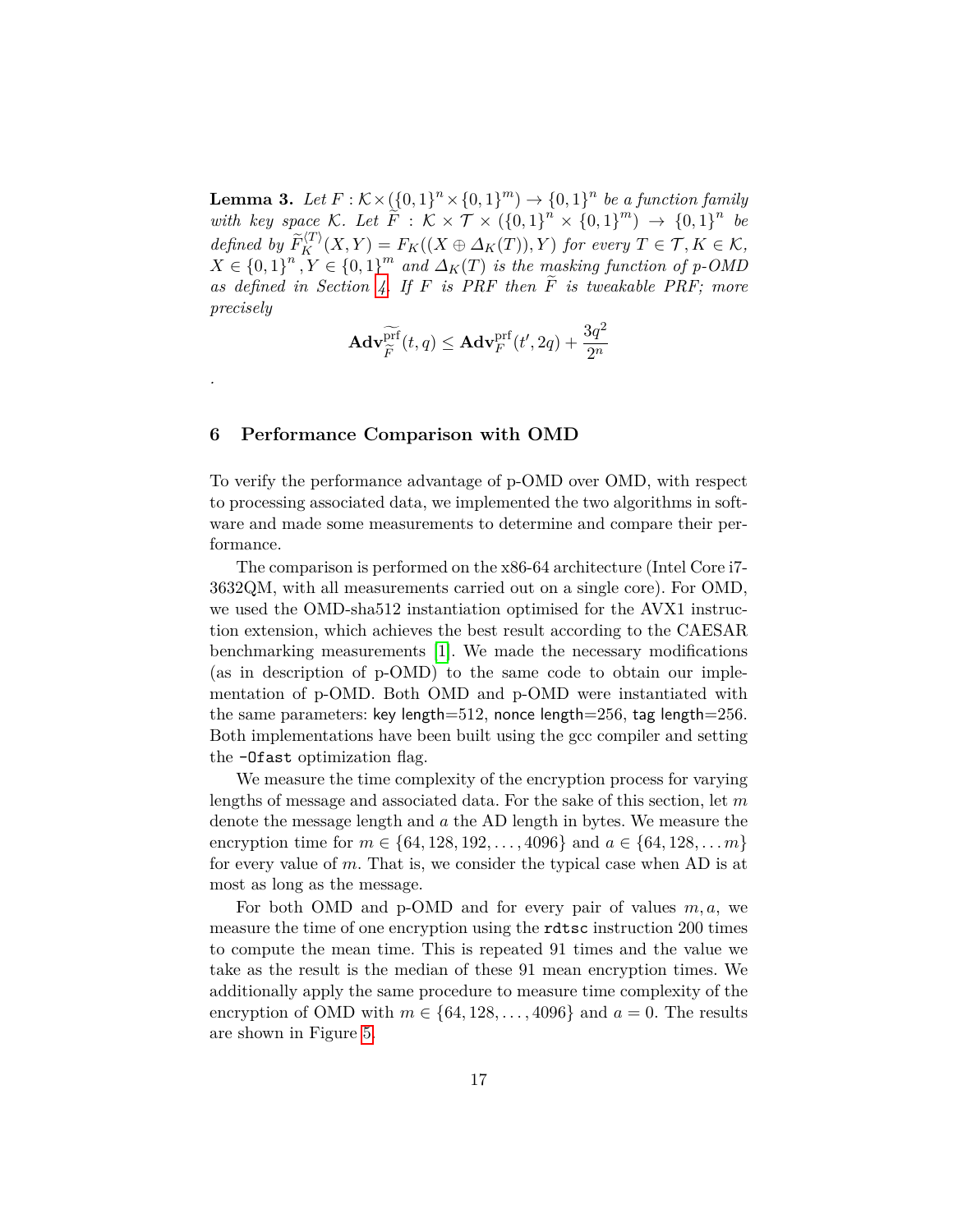The top left graph in Figure [5](#page-17-0) shows that the relative complexity of encryption of both OMD and p-OMD decreases as the length of AD increases; however, p-OMD performs better than OMD. The top right graph demonstrates that *if the length of AD is close to the message length* then p-OMD has a clear advantage over OMD. The bottom right graph confirms that the p-OMD provides an almost free authentication of associated data compared to OMD.

For both OMD and p-OMD, these measurements exclude the complexity of the precomputation step in computing  $\Delta_{N,i,j}$  (see Section [4\)](#page-6-0) which is done only once during the whole lifetime of a key. As an upper bound, we measure the complexity of the precomputation step that is sufficient to encrypt messages with length up to  $2^{63}$  blocks. For OMD the precomputation step takes 5818 cycles while in p-OMD it requires 6863 cycles on average.



<span id="page-17-0"></span>**Fig. 5.** Performance comparisons between OMD and p-OMD. **Top left**: encryption complexity with fixed message length. **Top right**: encryption complexity with equal message length and AD length. **Bottom right**: comparison of OMD without AD to OMD and p-OMD with AD. **Bottom left**: encryption complexity of p-OMD for varying message and AD lengths.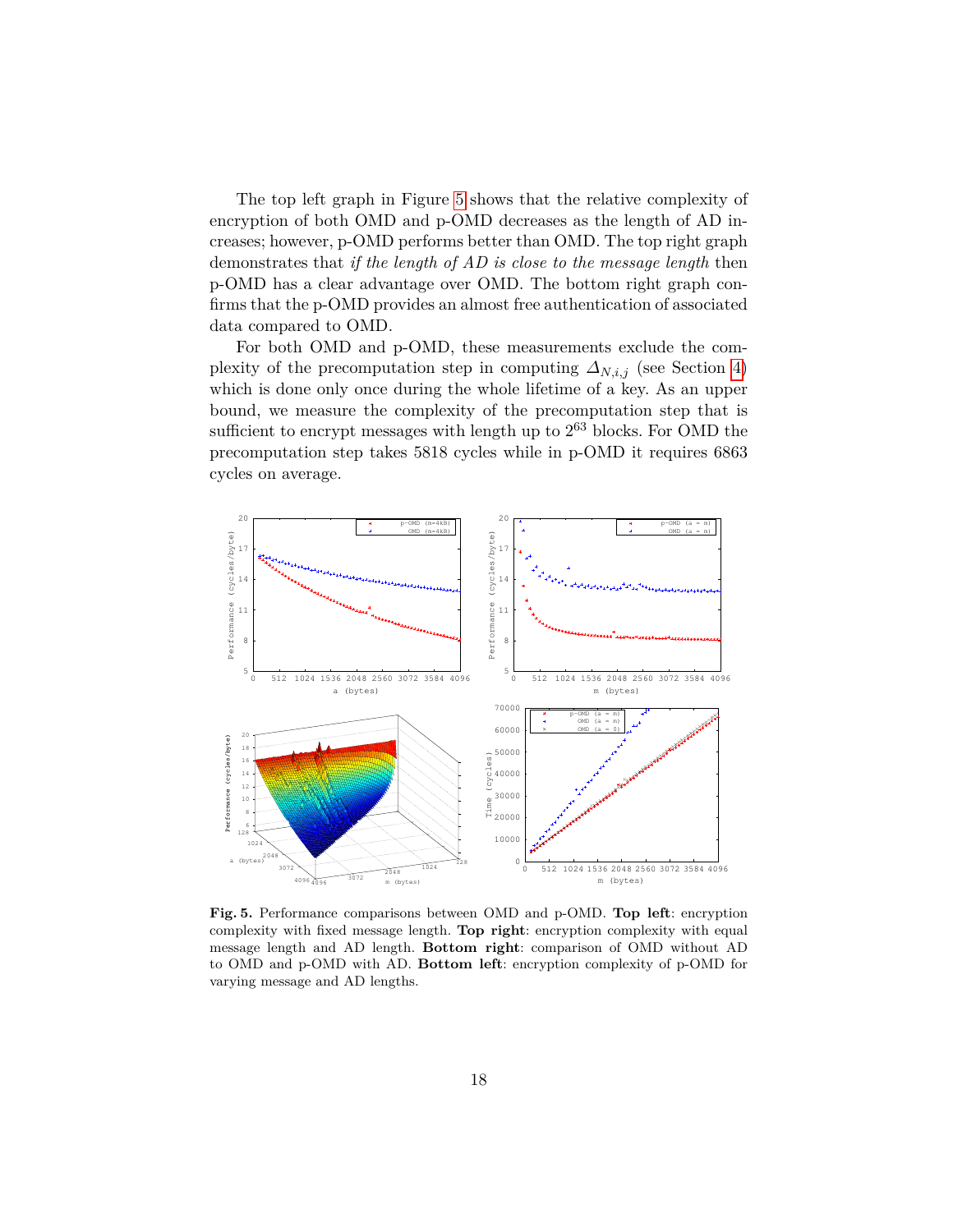**Acknowledgments.** We would like to thank the anonymous reviewers of FSE 2015 for their constructive comments. We thank Tomer Ashur and Bart Mennink [\[4\]](#page-18-10) for pointing out a mistaken claim about authenticity under nonce misuse in the preproceedings version of this paper. This work was partially supported by Microsoft Research under MRL Contract No. 2014-006 (DP1061305).

# **References**

- <span id="page-18-13"></span>1. Implementation notes: amd64, titan0, crypto aead. [http://bench.cr.yp.to/](http://bench.cr.yp.to/web-impl/amd64-titan0-crypto_aead.html) [web-impl/amd64-titan0-crypto\\_aead.html](http://bench.cr.yp.to/web-impl/amd64-titan0-crypto_aead.html)
- <span id="page-18-8"></span>2. Secure Hash Standard (SHS) . NIST FIPS PUB 180-4 (Mar 2012)
- <span id="page-18-7"></span>3. Abed, F., Forler, C., Lucks, S.: Classification of the CAESAR Candidates. IACR Cryptology ePrint Archive 2014 (2014), <http://eprint.iacr.org/2014/792>
- <span id="page-18-10"></span>4. Ashur, T., Mennink, B.: Trivial Nonce-Misusing Attack on Pure OMD. Cryptology ePrint Archive, Report 2015/175 (2015), [https://eprint.iacr.org/2015/175.](https://eprint.iacr.org/2015/175.pdf) [pdf](https://eprint.iacr.org/2015/175.pdf)
- <span id="page-18-11"></span>5. Bellare, M., Desai, A., Jokipii, E., Rogaway, P.: A Concrete Security Treatment of Symmetric Encryption. In: FOCS '97. pp. 394–403. IEEE Computer Society (1997)
- <span id="page-18-9"></span>6. Bellare, M., Guérin, R., Rogaway, P.: XOR MACs: New Methods for Message Authentication Using Finite Pseudorandom Functions. In: Coppersmith, D. (ed.) CRYPTO '95. LNCS, vol. 963, pp. 15–28. Springer (1995)
- <span id="page-18-0"></span>7. Bellare, M., Namprempre, C.: Authenticated Encryption: Relations among Notions and Analysis of the Generic Composition Paradigm. In: Okamoto, T. (ed.) ASIACRYPT 2000. LNCS, vol. 1976, pp. 531–545. Springer (2000)
- <span id="page-18-1"></span>8. Bellare, M., Namprempre, C.: Authenticated Encryption: Relations among Notions and Analysis of the Generic Composition Paradigm. J. Cryptology 21(4), 469–491 (2008)
- <span id="page-18-2"></span>9. Bellare, M., Rogaway, P.: Encode-Then-Encipher Encryption: How to Exploit Nonces or Redundancy in Plaintexts for Efficient Cryptography. In: Okamoto, T. (ed.) ASIACRYPT 2000. LNCS, vol. 1976, pp. 317–330. Springer (2000)
- <span id="page-18-4"></span>10. Bernstein, D.J.: Cryptographic competitions: CAESAR. [http://competitions.](http://competitions.cr.yp.to) [cr.yp.to](http://competitions.cr.yp.to)
- <span id="page-18-12"></span>11. Chakraborty, D., Sarkar, P.: A General Construction of Tweakable Block Ciphers and Different Modes of Operations. IEEE Transactions on Information Theory 54(5), 1991–2006 (2008)
- <span id="page-18-5"></span>12. Cogliani, S., Maimut, D., Naccache, D., do Canto, R.P., Reyhanitabar, R., Vaudenay, S., Vizár, D.: Offset Merkle-Damgård (OMD) version 1.0: A CAESAR Proposal (Mar 2014), <http://competitions.cr.yp.to/round1/omdv10.pdf>
- <span id="page-18-6"></span>13. Cogliani, S., Maimut, D., Naccache, D., do Canto, R.P., Reyhanitabar, R., Vaudenay, S., Vizár, D.: OMD: A Compression Function Mode of Operation for Authenticated Encryption. In: Joux, A., Youssef, A. (eds.) SAC 2014. Lecture Notes in Computer Science, vol. 8781. Springer (2014)
- <span id="page-18-3"></span>14. Fleischmann, E., Forler, C., Lucks, S.: McOE: A Family of Almost Foolproof On-Line Authenticated Encryption Schemes. In: Canteaut, A. (ed.) FSE 2012. LNCS, vol. 7549, pp. 196–215. Springer (2012)